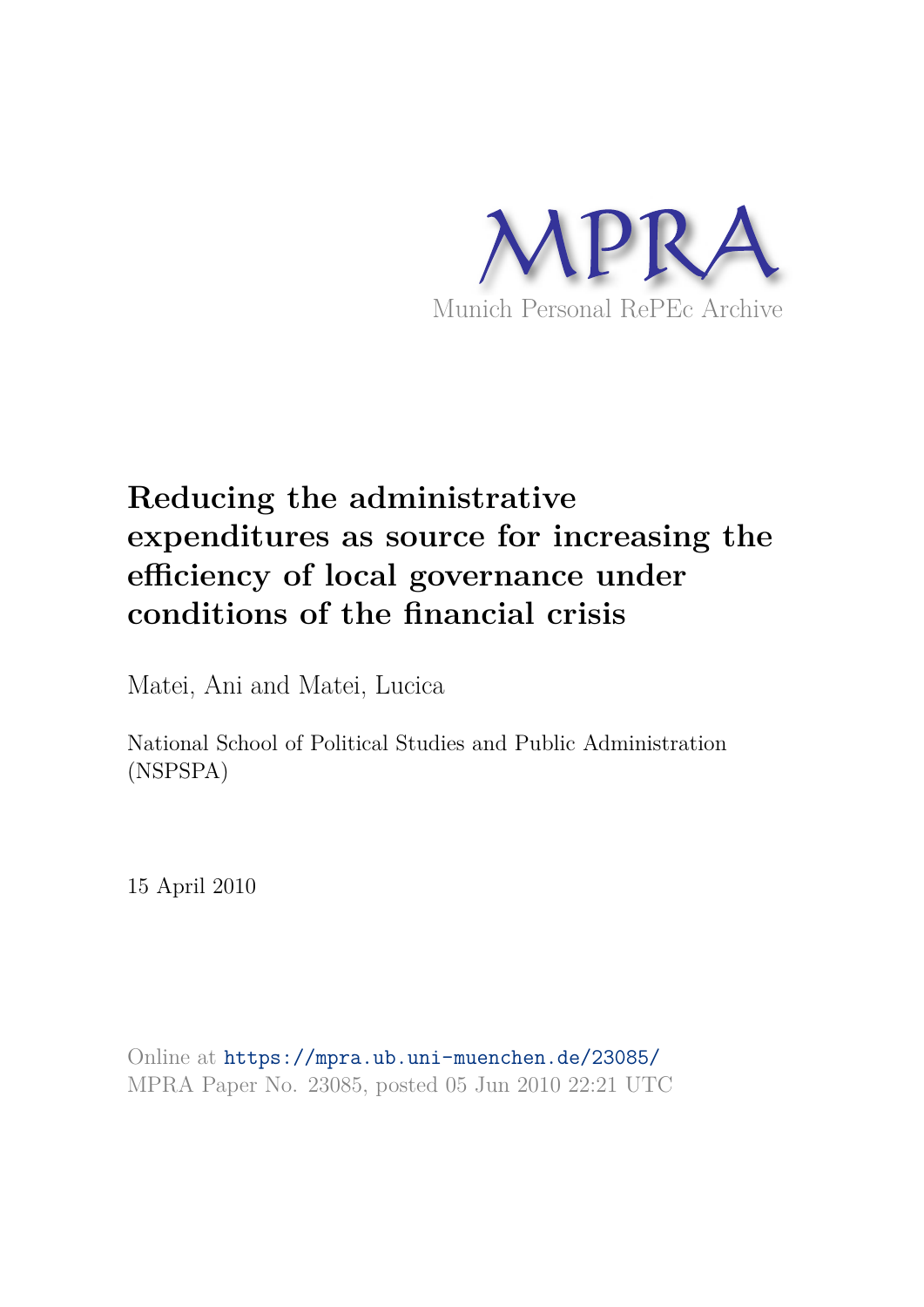# **Reducing the administrative expenditures as source for increasing the efficiency of local governance under conditions of the financial crisis**

Prof. Dr. Ani Matei[\\*](#page-1-0) Prof. Dr. Lucica Matei<sup>[\\*\\*](#page-1-1)</sup>

<span id="page-1-0"></span> \* Prof.Dr. Ani Matei, Faculty of Public Administration, National School of Political Studies and Public Administration, Bucharest, Romania

<span id="page-1-1"></span><sup>\*\*</sup> Prof.Dr. Lucica Matei, Faculty of Public Administration, National School of Political Studies and Public Administration, Bucharest, Romania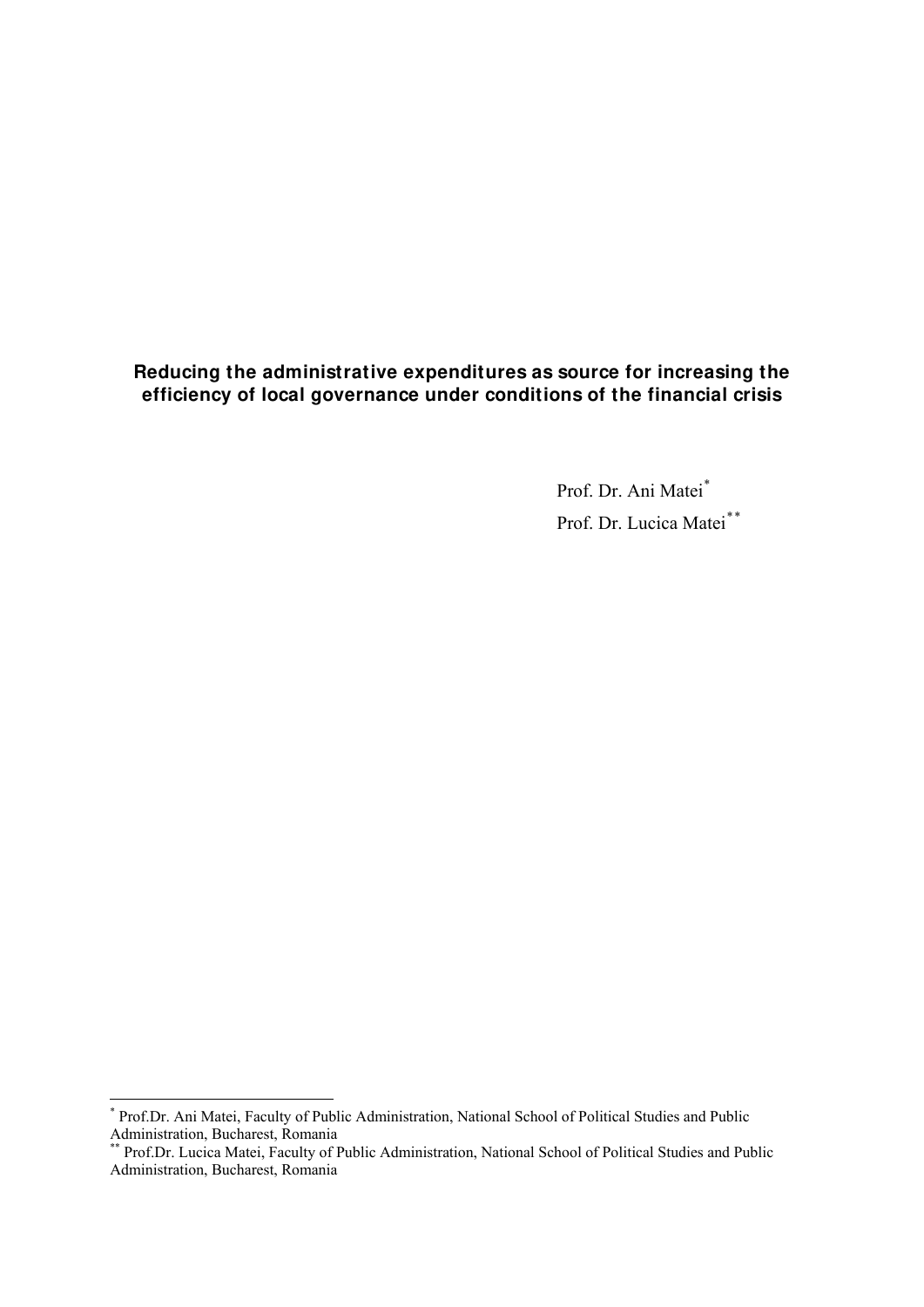#### **Introduction**

The period we are going through in recent years is marked, economically speaking, by financial crisis effects. These effects, felt in different proportions by each world state, overlapped other old economic processes that focus on bureaucracy high costs, costs that affect the economic efficiency both in private sector and in public one. Evans and Rauch (1999) established the direct connection between the bureaucracy quality and economic development.

The measurement instruments kept in mind the so called "Weberianess scale" (Evans and Rauch, 1999, 761-762) made after bureaucracy principles declared by Weber ([1904-1911], 1968).

The evolutions specific to contemporary period lead to regulations and obligations abundance that highly affect economic results, especially in the private sector. In this context, numerous states such as USA, Netherlands, Germany, UK, Australia, Denmark, Sweden, Norway etc. and European and international organisations. European Union, OECD, World Bank etc. established methodological structures and activation system in order to reduce costs, especially for private firms intended to cover some informational obligations imposed by national or cross-national state legislation. Identified by the "administrative burden" name, these costs were evaluated in the best projects aiming to reduce them. They are the object of some professional networks and their coverage area is getting larger. We mention here SCM Network comprising over 24 states and organisations. Its main objective is the dissemination and development of cooperation itself regarding the administrative burdens reduction.

The strong connections between public and private sectors currently sustained and developed by public economies, and extended area of the New Public Management determine the necessity of public sector preoccupation for administrative costs reduction, including administrative burden. This was imposed also by the financial crisis. Most of the world states reality shows preoccupations in the two directions previously mentioned and the elaboration of new aggregated economic mechanisms capable to evaluate the efficiency and effectiveness of administrative costs reduction strategies. When local and central governments aim to maintain a certain level of production, the economic mechanisms that may best sustain and describe the strategic objectives are those of production factors substitution. Economic analyses emerged from here may offer the necessary information to fulfil the objective of administrative costs reduction referred to reduction levels, economic structure etc.

The proposed research objectives keep in mind to fundament new modalities to approach economic processes related to administrative costs reduction policies and strategies, and to decrease the financial crisis effects. The main hypotheses refer to:

- extending administrative costs reduction topic in public sector;
- integrating the mechanisms of sustaining production factor and the model of production functions in the explanatory step that assures the economic support for politics and mentioned structures;
- evaluating local government efficiency in the actual conditions and applying some concrete measures to reduce the administrative costs.

The approached methodology comprises both descriptive and bibliographic administrative and economic analyses, and certain statistic data analysis instruments.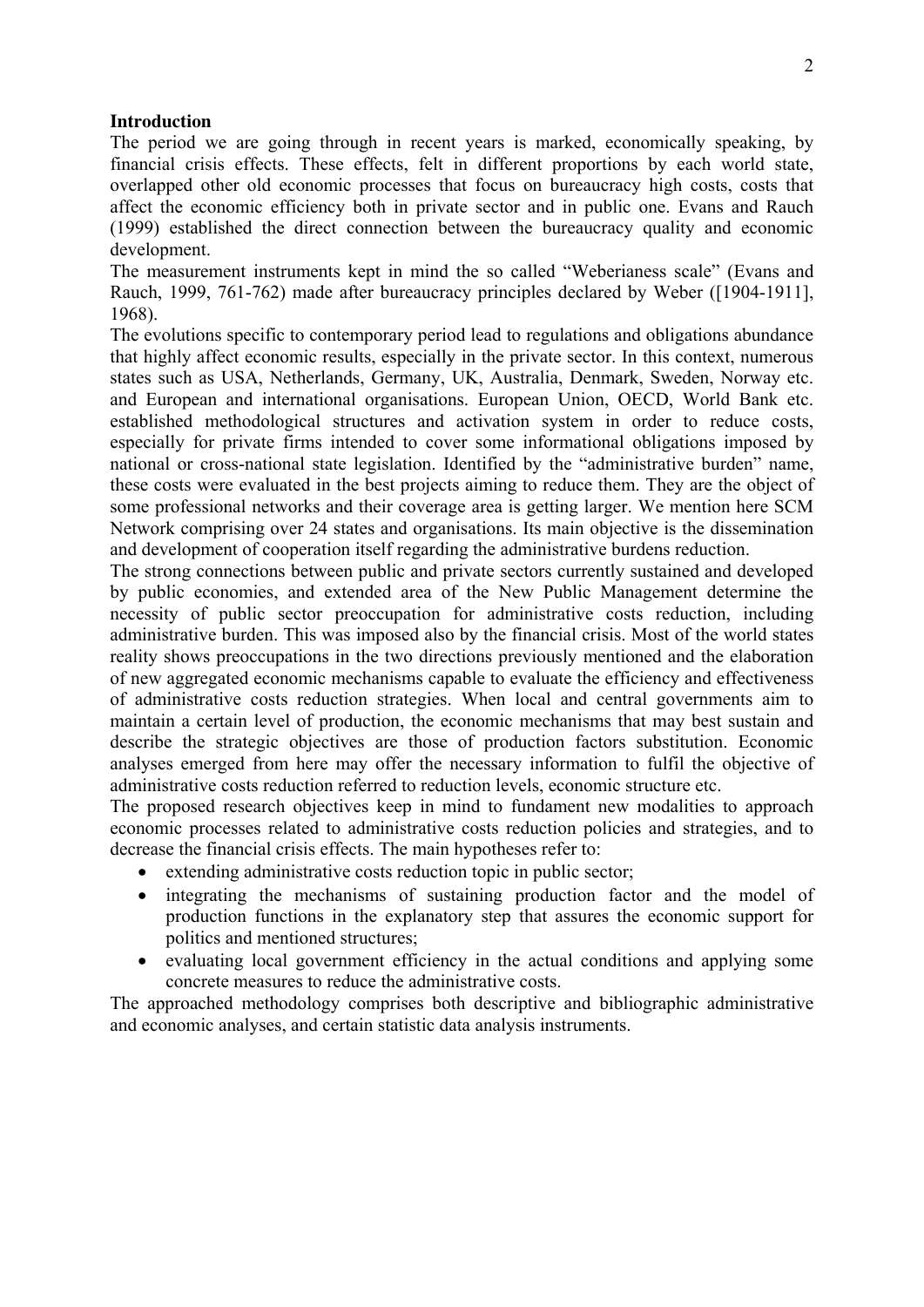#### **Chapter I Reducing the administrative costs: programs and mechanisms**

#### **I.1. The general conceptual framework**

For the public sector the field literature reveals a certain specificity regarding the expenditures' efficiency. Thereby, Stiglitz (2000, 205) presents explanations of inefficiency in the public sector (Stiglitz 2000, p. 205), that refer to the organizational and individual differences, among which: the role of political concerns, absence of competition, absence of incentive pay, difficulty of reducing the staff, as well as the pursuit of bureaucratic objectives – maximizing the size of organization. Similar analyses can be found in Bailey (2002), Connolly and Munro (1999) or Matei (2003). With regard to the structure of the governmental expenditures, for the OECD countries, for example, this comprises: government consumption (20-25%), transfer payments (15-18%), subsidies (2-4%), interest paid (7-8%) and capital expenditure (2-4%). By analyzing the weight of the public expenditures in the GDP, Connolly and Munro (1999, 320-330) reconfirm their growth tendency in accordance with Wagner's Law, as well as in the theories regarding "fiscal illusion" or Baumol Effect (Connolly and Munro 1999, p. 14-15; Andrei, Matei, Stancu and Andrei 2009, 320-330). For Romania, Andrei, Matei, Stancu and Andrei (2009) test the validity of Wagner's Law for the aggregated governmental expenditures, the average elasticity being non-linear and top-heavy.

Public expenditure represents "the ensemble of annual expenditure with public nature of a country, financed on the basis of public budgetary resources" (Dobrotă 1999, 98). In fact, public expenditure reflects the political choices of the Government, representing costs of the elements of economic policy aiming to deliver public goods. These costs relate to delivering goods through the budget of the public sector or represent expenditure in the private sector, induced by regulations and laws made by the public sector.

What we called in the introduction the administrative burden of private companies can be framed in this second category of expenditure. The costs from the first category are in fact public expenditure, as such, of which a part represents the costs of bureaucracy in any public administration. In an extended meaning for the administrative burden, the costs of bureaucracy are in this category for a public administration.

In the structure of the national or local budgets we find:

- *Exhaustive public expenditure* focused on procurement of goods and services (for example: labour, consumables) and capital goods (for example: investments of the public sector in streets, schools, hospitals);
- *Transfer public expenditure*, such as public expenditure for pensions, subsidies, interests, unemployment allowances.

In the general context of the public expenditures, a series of concepts are introduced and used, which are important for the analysis we are carrying out. Thus, in accordance with the International Standard Cost Model Manual and the EU Standard Cost Model Methodology  $(EU$  SCM) we will have  $(EU, 2006, 1)$ :

- *Administrative costs (AC)* are defined by SCM as the costs of administrative activities that businesses are required to conduct in order to comply with the information obligations that are imposed through regulation(DTF, 2007, 4).
- *Information* is to be explained in a broad sense, i.e. including costs of labelling, reporting, monitoring and assessment needed to provide the information and registration. In some cases, the information has to be transferred to public authorities in public parties. In others, it only has to be available for inspection or supply on request.
- An important distinction must be made between *information that would be collected by businesses even in the absence of the legislation* and *information that would not be*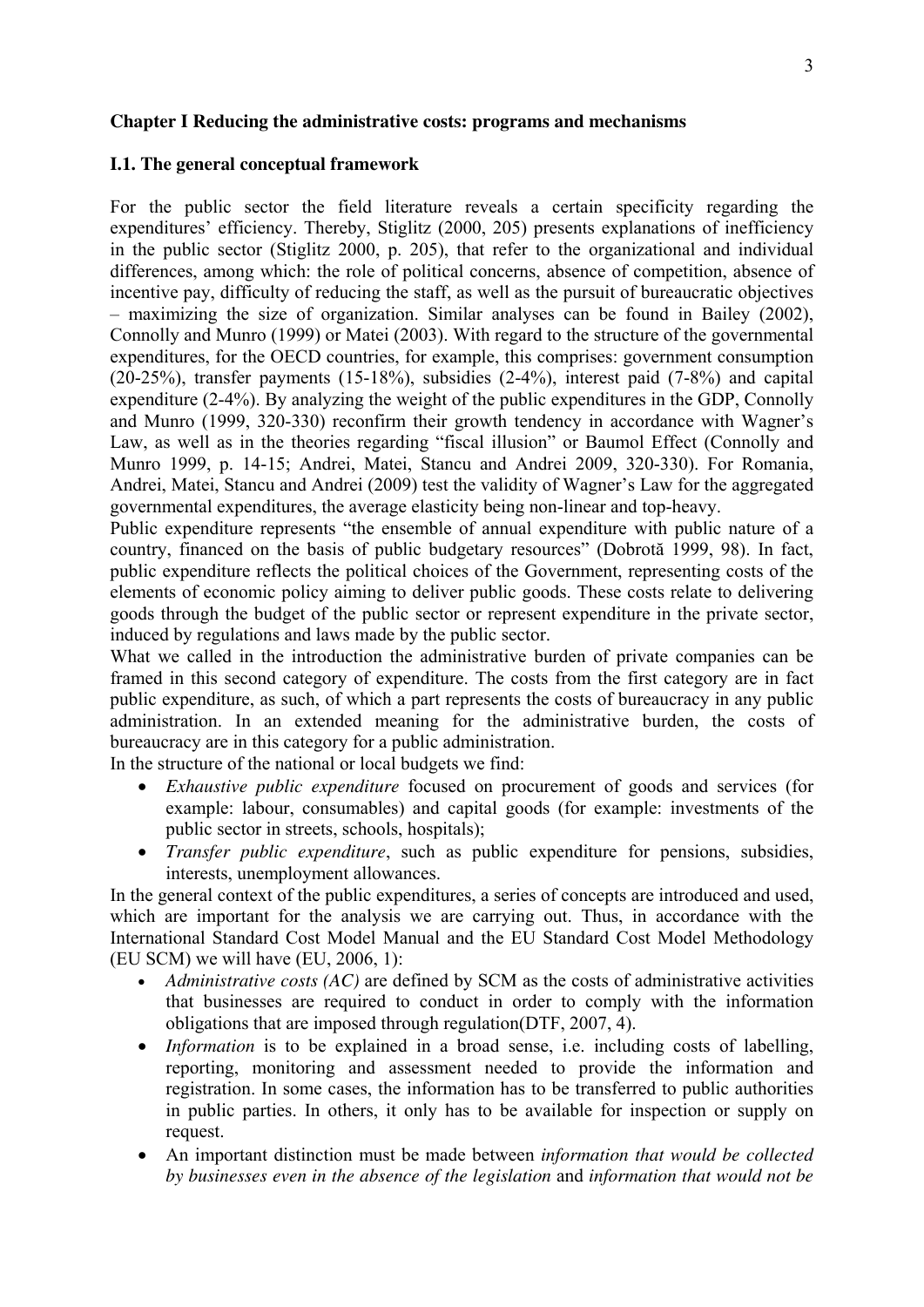*collected without the legal provisions*. The costs induced by the latter are called *administrative burdens (AB)*. Some of the administrative burdens are necessary if the underlying objectives of the legislation and prescribed level of protection defined in the Treaties are to be met effectively; for instance where information is needed to make market transparent. But there are also many cases where burdens can be streamlined and reduced without affecting the underlying objectives as such – the latter burdens are clearly unnecessary (DTF, 2007, 4). The *administrative burdens* are that part of the administrative costs which are only incurred as a result of the regulations. Such costs are called *incremental costs* because, in the absence of regulation, they would not be incurred. Conversely, the *business as usual (BAU) costs*  are the costs of the activities which businesses would continue to carry out even if the regulatory requirements were removed.

$$
[Administative Cost] = [Business as Usual Cost] + [Administative Burden]
$$

Source: DTF(2007, 4)

or, 
$$
AC = BUC + AB
$$
.

*BUC's costs* are not considered in a baseline measurement because the reductions in regulatory requirements that are considered businesses' usual activities will not result in actual reductions in business costs because businesses will continue to incur the costs meet their own needs. Reducing the costs for business requires that the focus be on administrative burden.

Third-party information obligation costs arise from regulation requiring business to provide information to third parties, such as employees or consumers. The Netherlands and Denmark included third-party information obligation costs in their SCM baseline measurement. However, the UK Standard Cost Model Manual (BRE, 2005) states that third-party costs are excluded from the baseline.

DTF (2007, 5) describes a scheme intending to determine the share of different administrative costs categories in GDP.



Source: DTF (2007, 5)

Concrete estimations extracted from different strategic documents are illustrative also.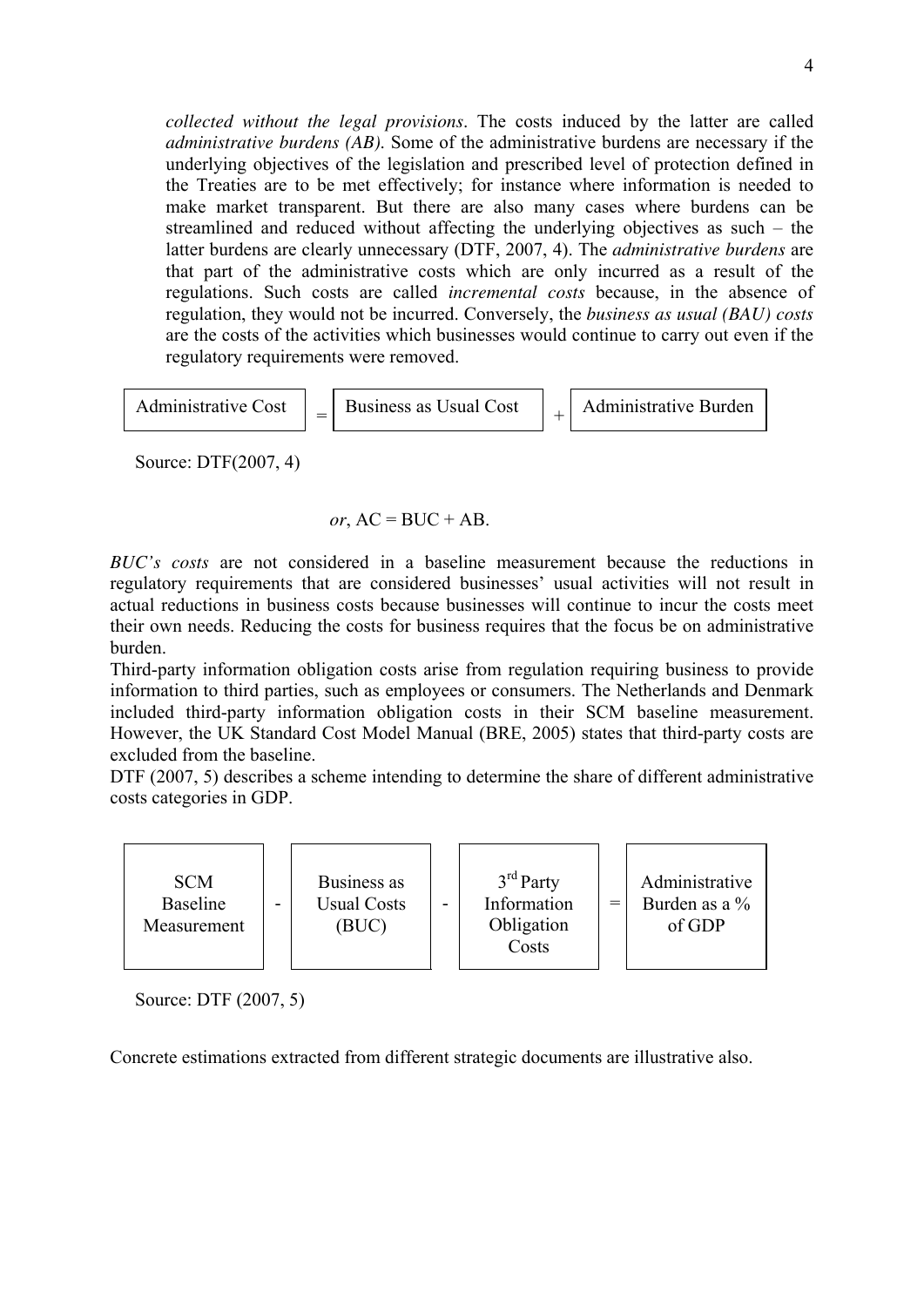| Country         | Measured                    | Estimated         | Estimated           |  |  |
|-----------------|-----------------------------|-------------------|---------------------|--|--|
|                 | <b>Administrative Costs</b> | Administrative    | Administrative      |  |  |
|                 |                             | Burden (or moving | Burden (excl. $3rd$ |  |  |
|                 |                             | BUC)              | party costs)        |  |  |
| United Kingdom  | $2.5\%$                     | $1.6\%$           | 1.0%                |  |  |
| The Netherlands | $3.6\%$                     | $2.3\%$           | $1.4\%$             |  |  |
| Denmark         | $2.2\%$                     | $1.4\%$           | $0.9\%$             |  |  |
| Czech Republic  | $3.0\%$                     | $1.9\%$           | $1.1\%$             |  |  |

## Table I.1. Estimated administrative costs, structure and percentage of GDP (DTF, 2007, 6)

For the mentioned states it can be observed that the estimated share of administrative burden is between 0.9 % - 1.04% from GDP.

## **I.2. EU Policies and Programs for reducing the administrative costs**

## **I.2.1. Better Regulation Program**

*Regulation*, a phenomenon happening at local, national or international level, is a mean to answer the challenges triggered by the free movement of goods, services, people and capital, serving several purposes: to protect health by ensuring food safety, to protect the environment by setting air and water quality standards, to set rules for companies competing in the marketplace to create a level playing field.

The European Commission launched a '*Better Regulation'* program 2002 to simplify and generally improve the regulatory environment. It is designed to cut *red tape*, improve the quality of regulation and design better laws for consumers and businesses alike.

The *Better Regulation program* included a mix of different actions:

- introducing a system for assessing the impact assessment and improving the design improvement of major Commission proposals;
- implementing a program of simplification of existing legislation;
- testing Commission proposals still being looked at by the Council of Ministers and the European Parliament, to see whether they should be withdrawn;
- factoring consultation into all Commission initiatives;
- looking at alternatives to laws and regulations (such as self-regulation, or co-regulation by the legislator and interested parties).

The Commission's ongoing effort - to regulate better - results in examining administrative costs in specific policy areas. The EC set out a method for measuring administrative costs (the EU's net administrative cost model), inspired by best practice in the Member States, such as the Netherlands and the United Kingdom.

*Alternatives to regulation*, which can be more cost efficient and effective ways to address certain policy objectives than the classic legal tools, are:

- *Co-regulation* entrusting the achievement of the goals set out in law, for example to the social partners or to non-governmental organizations
- *Self-regulation* voluntary agreements between private bodies to deal with their own problems by taking mutual actions;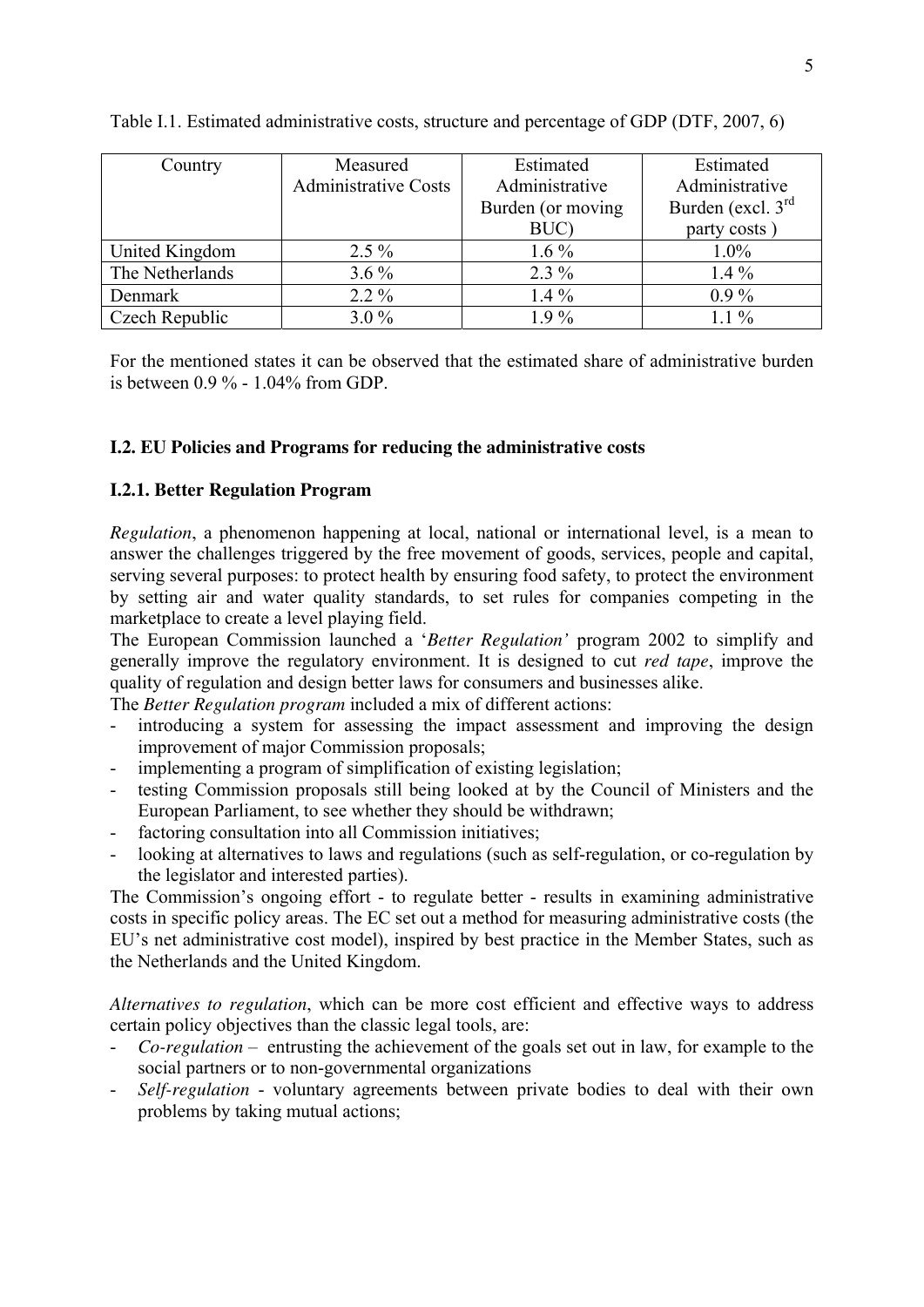On 23 March 2005, the European Council requested "the Commission and the Council to consider a common methodology for measuring administrative burdens with the aim of reaching an agreement by the end of 2005".

On 16 March 2006 the Commission's Communication on Better Regulation for Growth and Jobs in the European Union included, as a companion Staff Working Paper, a detailed outline of a possible "EU Net Administrative Cost Model" (EC, 2005) based on Standard Cost Model.

The outline of an EU Net Administrative Cost Model was amended and refined through a pilot phase carried out from April to September 2005 that led the Commission to present a revised methodology, also called the "EU SCM" (COM, 2005). The Commission listed a number of possible improvements to the EU SCM, while making clear that such optimization was no precondition for its application. An operational manual for applying the model was included on 15 March 2006 in the Impact Assessment guidelines and translated in all EU official languages to ease methodological convergence. The EU SCM has been applied in a number of published or upcoming Impact Assessments to ensure that any administrative burdens generated by new legislation are justified and minimized. Though they share a common methodology, the administrative burden reducing exercise is different from normal Impact Assessment practice. This administrative burden exercise aims to provide a comprehensive ex-post measurement of legislation in a policy area for all levels of legislation and then subsequent identification of reduction targets. Impact assessment, on the other hand, measures all the costs and benefits of available policy options, while the administrative burden methodology is only a partial measurement tool which is to be applied proportionately and used only in assessing ex-ante impacts of proposed changes of legislation (marginal approach).

## **I.2.2. Action Program to Reduce the Administrative Burden**

In November 2006, the Commission proposed launching an ambitious *Action Program to reduce the administrative burden* of existing regulation in the EU. As part of this, the Commission proposed that the 2007 Spring European Council had to fix a *reduction target* of 25 %, to be achieved jointly by the EU and Member States by 2012. This underlines the Commission's commitment to Better Regulation as part of the "Growth and Jobs" strategy.

The joint target - to reduce administrative burdens by 25 % in 2012 - covers Community legislation as well as national regulatory measures. Achieving this objective could lead to an increase in the level of EU GDP of approximately 1.4% or  $\epsilon$  150 billion in the medium term (Gelauff and Lejour, 2005).

The mentioned document also assesses the administrative costs of the EU Member States that vary between 6.8% (in Greece (GR), Hungary (HU) and RE (Baltic States, Malta and Cyprus)) and 1.5% (United Kingdom (UK), Finland (FI) or Sweden (SE)), the EU average being of 3.5% (the percentages refer to GDP)(COM(2006)). The prospects of reducing with 25% the administrative costs will lead to a reduction by 1.3% of their weight in GDP, on average for EU.

## **I.3. OECD. The costs of financial and administrative regulation**

Regulation has a number of consequences for businesses. Administrative costs are only one type of costs that regulation can entail. The figure below illustrates the different types of costs that regulation can impose on businesses.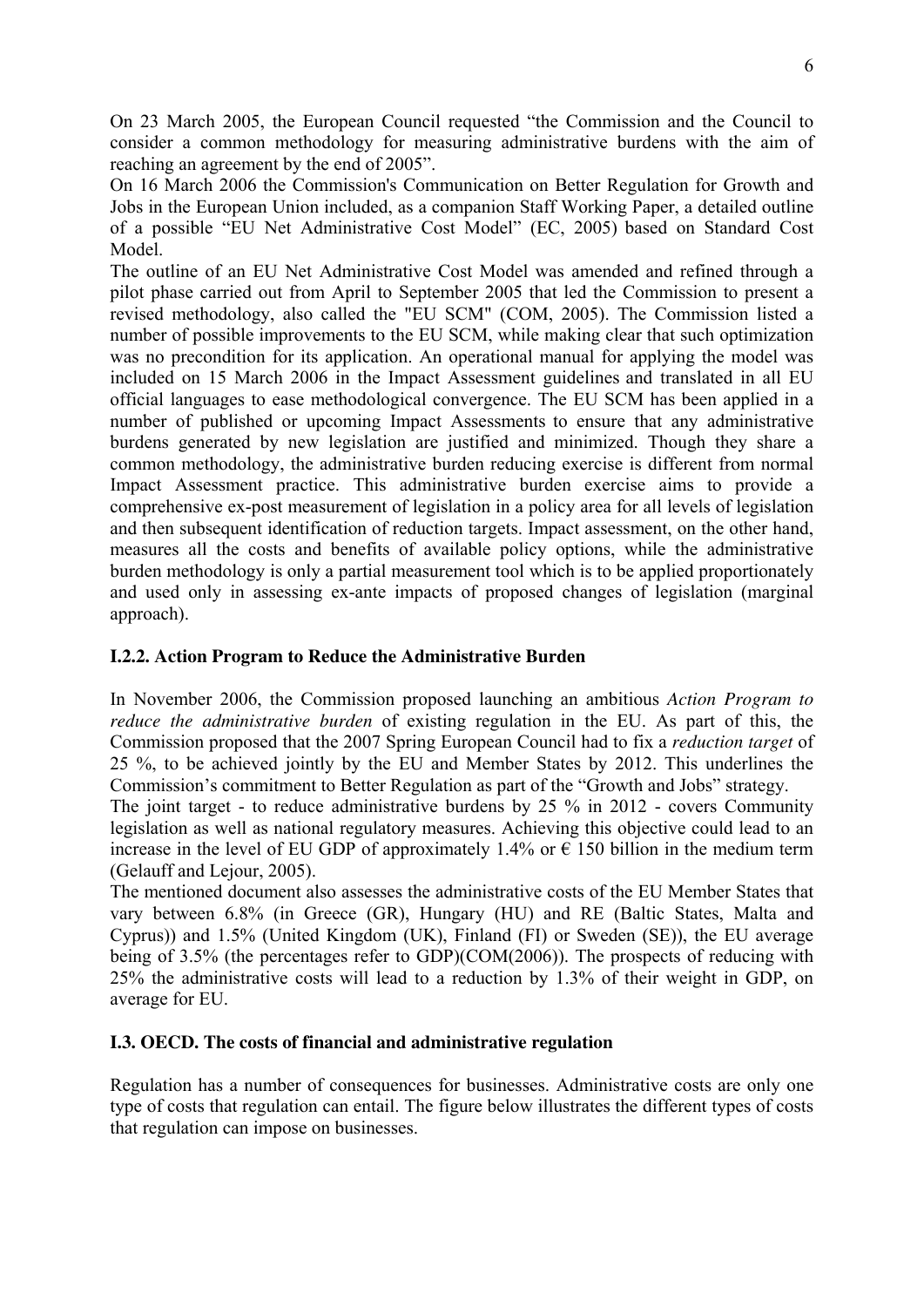

Source: OECD (2010, 10)

*Direct financial costs* are the result of a concrete and direct obligation to transfer a sum of money to the Government or the competent authority. These costs are therefore not related to a need for information on the part of the Government. Such costs include administrative charges, taxes, etc. For example, the fees for applying for a permit would be a financial cost of the regulation.

*Compliance costs* are all the costs of complying with regulation, with the exception of direct financial costs and long term structural consequences. In the context of the Standard Cost Model, these can be divided into 'substantive compliance costs' and 'administrative costs'. Examples of *substantive compliance costs* include:

- 1. filters in accordance with environmental requirements;
- 2. physical facilities in compliance with working conditions' regulations.

Examples of *administrative costs* include:

- 1. documentation of the installation of a filter;
- 2. an annual report on working conditions.

*Administrative burdens* are the part of administrative costs that businesses sustain simply because of requirements. The administrative burdens are thus a subset of the administrative costs in that the administrative costs also encompass the administrative activities that businesses will continue to conduct if the regulations were removed.

## **I.4. Standard Cost Model (SCM)**

SCM Network comprises for the time being over 24 states and organizations, and recently also Romania. In fact, for Romania, the "Strategy for better regulation at central government level, 2008 – 2013" comprises, as priorities on medium term, "preliminary analysis of the issue of administrative burden, development of a general methodology to assess the administrative costs and to elaborate a concrete action plan in order to implement the Standard Administrative Cost Model".

There are measurement/ estimating methodologies for quantifying the administrative burden imposed by tax regulations: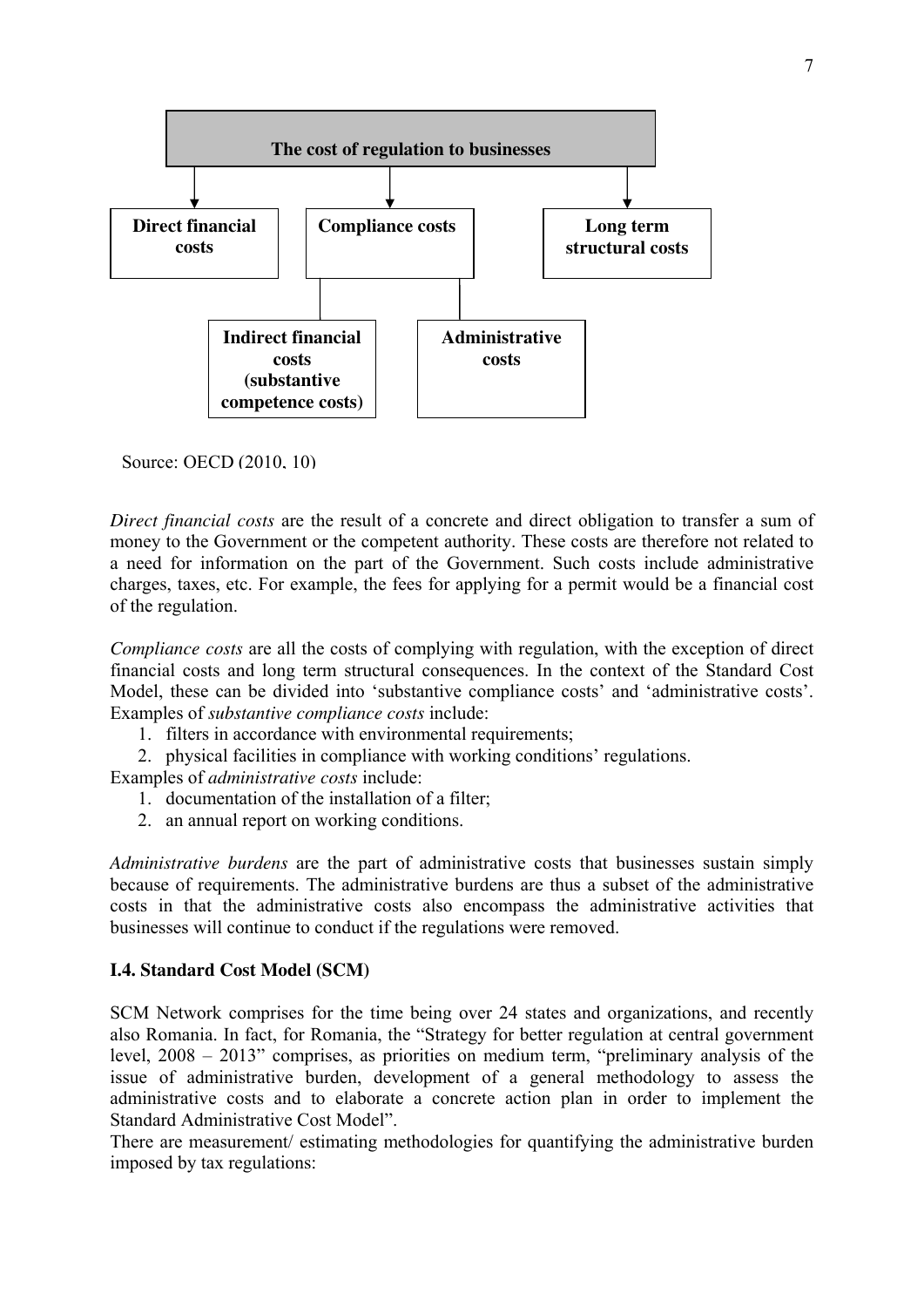- $\rightarrow$  standard measurement methodology, such as what has become known as the SCM, which consists of 4 stages:
	- o *Information obligations (IO)* for each tax are specified (IO are the obligations arising from regulation to provide information and data to the public sector or third parties. An IO does not necessarily mean that information has to be transferred to the public authority or private persons, but may include a duty to have information available for inspection or supply on request. A regulation may contain many IOs);
	- o The *data requirements* applicable to each information obligation are identified;
	- o The *administrative requirements* are established;
	- o *Cost parameters* (i.e. price, time and quantity) for each administrative activity are collected:
		- *Price* consists of a *tariff*, wage costs plus *overhead* for administrative activities done internally or hourly cost for external service providers;
		- *Time*, the amount of time required to complete the administrative activity;
		- *Quantity* comprises of the size of the *population* of businesses affected and the *frequency* that the activity must be completed each year;

## **SCM formula:**

*Cost per administrative activity (or per data requirement)= Price x Time x Quantity (population x frequency)* 

 $\rightarrow$  tailor-made approach, such as those as employed by the New Zeeland and Swedish revenue authorities when quantifying the administrative burden of their respective VAT systems.

Taxes that contribute most to overall administrative burdens:

- Personal income:
- Social contributions received largely from employers in the form of withholdings from employees' wages - is administered by separate social security agencies (in some countries, multiple agencies), while in other countries (e.g. Finland, Ireland, Netherlands, Norway, Sweden, and UK) it has been integrated with the collection of personal income tax administered by the main revenue body;
- Corporate;
- Value Added Tax (VAT) imposes the most significant level of burden (in absolute terms) of any tax in most countries;
- Excise

Integrating the collection of social contributions and personal tax collections should trigger a reduction in the administrative burden of businesses, "placing responsibility for collection (of social contributions) with the tax administration can also significantly reduce compliance costs for employers, with less paperwork as a result of common forms and book-keeping systems, and a common audit program covering income, VAT and payroll taxes, and social contributions based on income and payrolls. The increasing use of Internet-based electronic filing and payment systems with the tax administration also lowers taxpayers' and contributors' compliance costs. This simplification can also improve the accuracy of calculations made by employers and therefore compliance levels"(IMF, 2004).

SCM Network disseminates and makes compatible the good practices from administrative costs decreasing domain. Table I.2 presents a synthesis of the main initiatives and proposals assumed by national governments.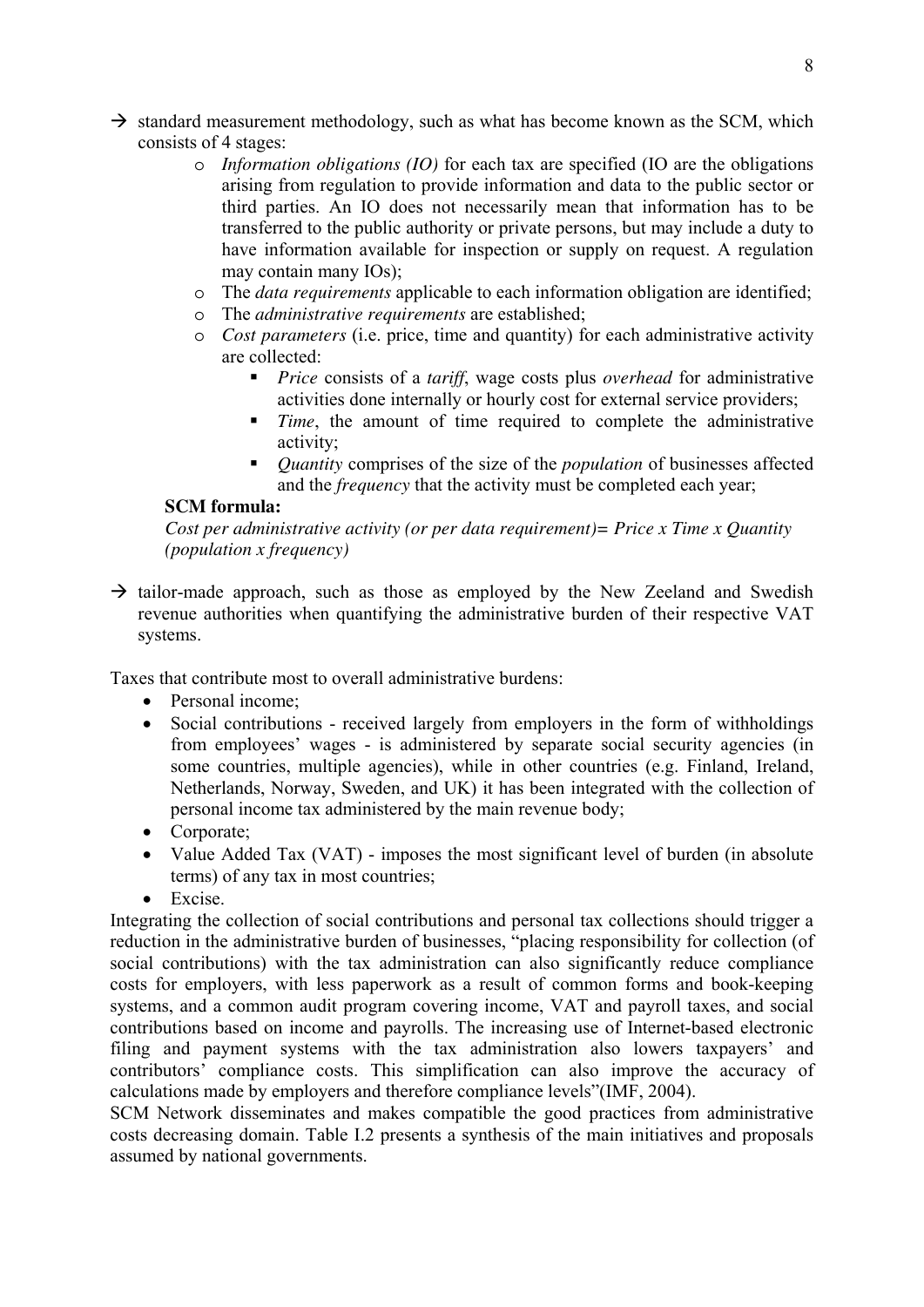Table I.2. Synthesis of initiatives and proposals for cost reduction

| Country   | <b>Period/Term</b> | Objective | <b>Targeted area</b>                      | <b>Comments</b>                                  |  |  |  |  |
|-----------|--------------------|-----------|-------------------------------------------|--------------------------------------------------|--|--|--|--|
| Australia | 2006-2012          | $25\%$    | Businesses and not                        | Up to July 2011 was                              |  |  |  |  |
|           |                    |           | for profit                                | provided a 256 mil \$                            |  |  |  |  |
|           |                    |           |                                           | decrease                                         |  |  |  |  |
|           |                    |           |                                           | In September 2009 the<br>$\blacksquare$          |  |  |  |  |
|           |                    |           |                                           | target was revised to                            |  |  |  |  |
|           |                    |           |                                           | 500 mil \$ until July                            |  |  |  |  |
|           |                    |           |                                           | 2012(including                                   |  |  |  |  |
|           |                    |           |                                           | substantive                                      |  |  |  |  |
|           |                    |           |                                           | compliance and delay                             |  |  |  |  |
|           |                    |           |                                           | costs)                                           |  |  |  |  |
| Austria   | 2007-2012          | 25 %      | Ministries<br>$\blacksquare$              | Global evaluation $-1$                           |  |  |  |  |
|           |                    |           | Austrian                                  | billion EUR                                      |  |  |  |  |
|           |                    |           | businesses                                | Two phase reduction:<br>2010 for national        |  |  |  |  |
|           |                    |           |                                           | induced burdens and                              |  |  |  |  |
|           |                    |           |                                           | 2012 for EU induced                              |  |  |  |  |
|           |                    |           |                                           | burdens                                          |  |  |  |  |
| Belgium   | 2007-2012          | 17-33 %   | Organizations from                        | Global evaluation -<br>$\overline{\phantom{a}}$  |  |  |  |  |
|           |                    |           | 6 governmental                            | 61.120.467 EUR                                   |  |  |  |  |
|           |                    |           | domains                                   | Reduction is made by<br>$\overline{\phantom{a}}$ |  |  |  |  |
|           |                    |           |                                           | projects                                         |  |  |  |  |
|           |                    |           |                                           | implementation                                   |  |  |  |  |
|           |                    |           |                                           | simplification                                   |  |  |  |  |
| Czech     | 2005-2010          | 20 %      | <b>Businesses</b>                         | In 2008, the Government                          |  |  |  |  |
| Republic  |                    |           | organizations                             | reconfirms the 2005                              |  |  |  |  |
|           |                    |           |                                           | objective                                        |  |  |  |  |
| Denmark   | 2001-2012          | 25 %      | <b>Businesses</b>                         | The initial target of 15                         |  |  |  |  |
|           |                    |           | organizations                             | % was recalculated in                            |  |  |  |  |
|           |                    |           | 15 ministries<br>$\overline{\phantom{a}}$ | 2002 up to 25 %                                  |  |  |  |  |
|           |                    |           | with attribution                          | E-government                                     |  |  |  |  |
|           |                    |           | in business                               | strategies keep in<br>mind business but also     |  |  |  |  |
|           |                    |           | regulation                                | public authorities                               |  |  |  |  |
|           |                    |           |                                           | reductions                                       |  |  |  |  |
| France    | 2006-2012          | 25 %      | <b>Business</b>                           | 3 % of GDP (60 billions                          |  |  |  |  |
|           |                    |           | organizations                             | EUR)                                             |  |  |  |  |
| Germany   | 2006-2012          | 25 %      | <b>Businesses</b>                         | In 2009 the Federal<br>$\overline{a}$            |  |  |  |  |
|           |                    |           | organizations                             | Government extended                              |  |  |  |  |
|           |                    |           | Citizens<br>$\overline{\phantom{a}}$      | the topic reducing                               |  |  |  |  |
|           |                    |           | Public                                    | administrative costs                             |  |  |  |  |
|           |                    |           | administration                            | for public                                       |  |  |  |  |
|           |                    |           |                                           | administration and                               |  |  |  |  |
|           |                    |           |                                           | citizens                                         |  |  |  |  |
| Italy     | 2008-2012          | 2012      | <b>Business</b>                           | The objectives were set                          |  |  |  |  |
|           |                    |           | organizations                             | up in accordance with                            |  |  |  |  |
|           |                    |           |                                           | Lisbon Strategy and                              |  |  |  |  |
|           |                    |           |                                           | European Target                                  |  |  |  |  |
|           |                    |           |                                           |                                                  |  |  |  |  |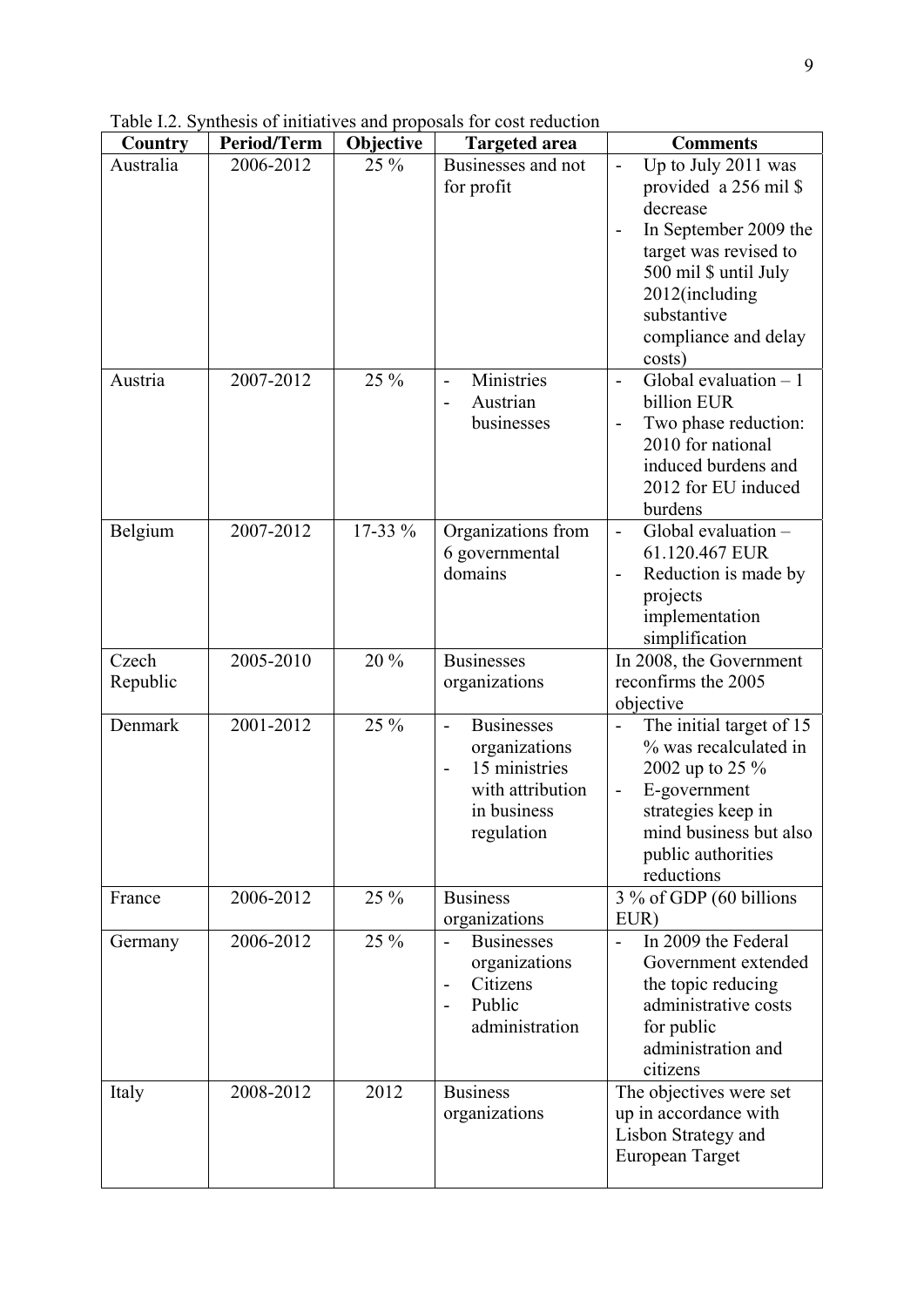| Netherlands | 2002-2007 | 25 % | <b>Business</b>                | In 2007, the                                    |
|-------------|-----------|------|--------------------------------|-------------------------------------------------|
|             |           |      | organizations                  | administrative burdens for                      |
|             |           |      |                                |                                                 |
|             |           |      |                                | business were represented                       |
|             |           |      |                                | by 9,3 billion EUR, the                         |
|             |           |      |                                | equivalent of 1,7% of                           |
|             |           |      |                                | GDP and comes, in equal                         |
|             |           |      |                                | parts, from national and                        |
|             |           |      |                                | European legislation                            |
| Poland      | 2010      | 25 % | Business and public            | Domains like                                    |
|             |           |      | organizations                  | environment, spatial                            |
|             |           |      |                                | planning, tourist services,                     |
|             |           |      |                                | labour law, business                            |
|             |           |      |                                | activity law, social                            |
|             |           |      |                                | security were targeted                          |
|             | 2008-2012 | 30%  | <b>Businesses</b>              |                                                 |
| Spain       |           |      |                                | It will increase by 1.4                         |
|             |           |      | organizations                  | $%$ of GDP                                      |
|             |           |      | Citizens                       | 10 ministries are                               |
|             |           |      |                                | targeted                                        |
| <b>UK</b>   | 2005-2015 | 25 % | <b>Businesses</b>              | In the first phase,<br>$\overline{\phantom{0}}$ |
|             |           |      | organizations                  | 2005-2010, the target                           |
|             |           |      | Policy costs<br>$\blacksquare$ | was a reduction                                 |
|             |           |      | The third sector               | evaluated to 3.3                                |
|             |           |      |                                | billion £                                       |
|             |           |      |                                | In 2009 the Govern<br>$\blacksquare$            |
|             |           |      |                                | established new                                 |
|             |           |      |                                |                                                 |
|             |           |      |                                | objectives for 2010-                            |
|             |           |      |                                | 2015                                            |

Source: SCM Network. http://www.administrative-burdens.com

The synthesis proves the preoccupation of the majority of European states, and also from other continents, in order to reduce the administrative costs. We refer to administrative costs because many states focus their governmental efforts towards them, overcoming the strict objective of administrative burden.

## **I.5. World Bank. Economic Benefits for Administrative Reform**

The World Bank has developed a series of administrative reform projects that aimed at reducing the administrative and compliance costs (W.B., 2007).

These projects benefit society if they reduce administrative and compliance costs. *Macroeconomic benefits -* Trade liberalization will involve a loss in trade tax revenue that can be substituted with an increase in the domestic tax revenues.

*Reduction in administrative costs of collecting the taxes – The modernization of tax* administration should lead to lower costs per amount of revenue raised as:

- *i.* the tax administration is streamlined;
- *ii.* tax officials are better trained;
- *iii.* tax payers become more compliant as a result of enhanced tax payer education, and the establishment of taxpayer support centers, process simplification, and improved automation;
- *iv.* a simpler tax policy results.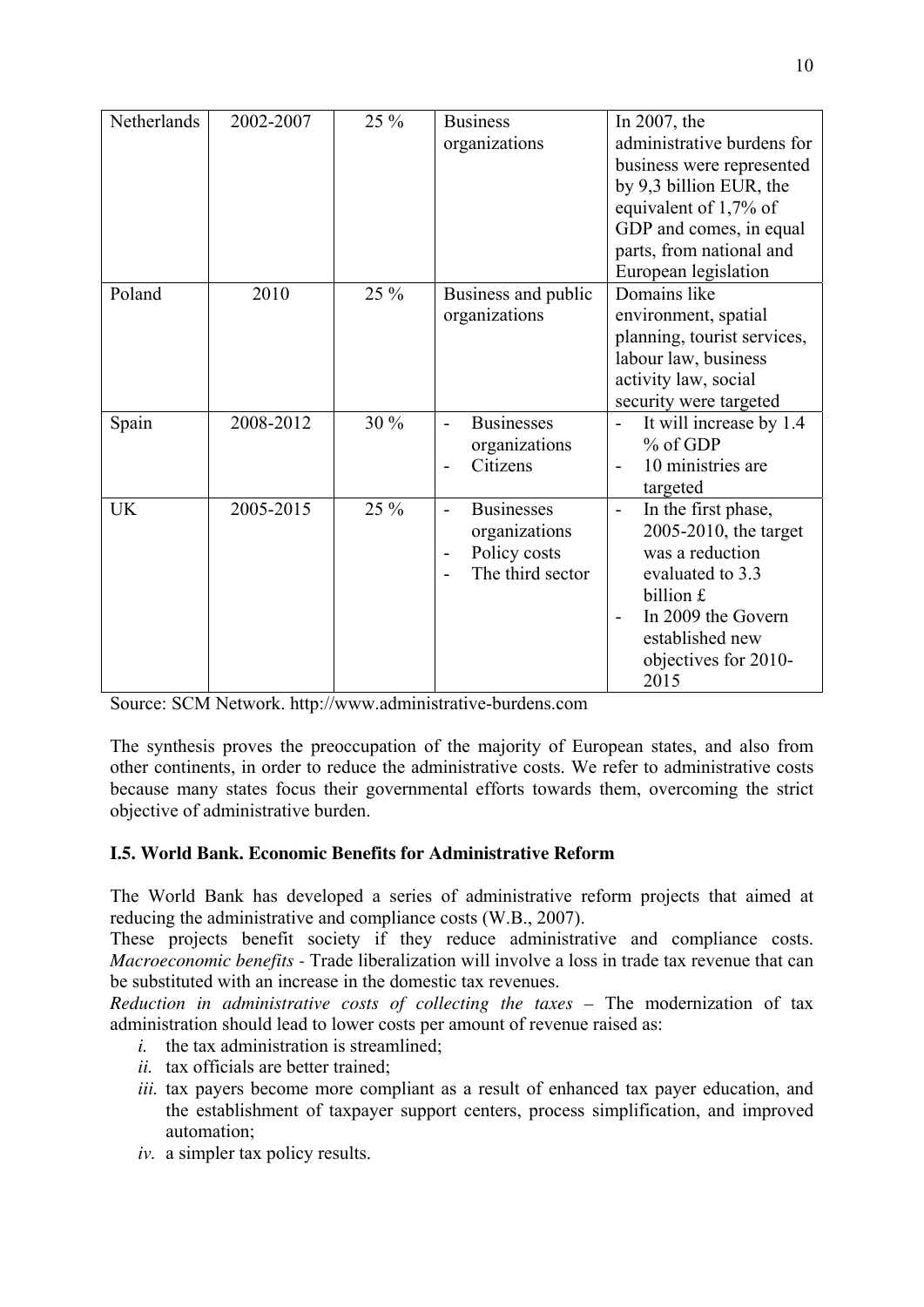*Reduction in compliance cost for the taxpayer -* These costs, which tend to be higher than the cost of administering the tax itself, include the cost individuals and enterprises incur in preparing their tax declaration, and dealing with tax audits (Evans, 2003) (in-house costs, bribes).

*Support trade liberalization -* These benefits have been estimated for 1997–2015 at \$500 billion (1997 dollars), three-quarters of which would result from the dismantling trade barriers in low- and middle- income countries(W.B., 2002).

*Reduction in distortions of the present tax regime - strengthening the capacity of the tax* administration.

## **Chapter II The Administrative Costs in the Public Sector**

## **II.1. An extension of the conceptual framework**

The extension of this issue towards the public sector will lead to an extension of the content of the administrative burden to include "compliance costs for enterprises, services and citizens, including administrative and bureaucratic (operational) costs as well as capital costs"(SCM, 2005).

Consequently, the administrative costs in the public sector comprise, mainly, the costs for purchasing goods and support services for bureaucracy, as well as payments of some charges etc. The model that will be presented follows the ideas from Matei (2008), and it was used for assessing the public sector performance (Matei 2008, 69-73) or substantiating the marketing strategies under the reduction of the administrative costs (Matei, Matei and Dinu 2009, 17- 27).

The weight of public expenditure is different and depends on the development level of the public or of the private sector. Reported to the latter, the administrative burden of the public sector has a non linear evolution. From this perspective it is worth mentioning the models formulated by Musqrave (1974) and Rostow (1960), stating that in the earlier stages of growth and economic development, investments in the public sector are high, providing the core social infrastructure. The purpose of these investments is to help economy to reach higher development stages, where, although the state will continue investments, their role will be to complete the private investments. The conclusions of the two economists are relevant also for the evolution of the administrative costs, both in the public and private sector:

- While total investments increase as proportion from GDP growth, the relative share of the public sector decreases (Musqrave, 1974, 35).
- When economy reaches the maturity stage, the mix of public expenditure will be oriented from the expenditure for infrastructure to expenditure for education, health and welfare services (Rostow,  $1960, 9 - 10$ ).

Therefore, if we take into calculation, the total administrative costs  $(AC_{tot})$  obtained by summing up those from public and private sector:

$$
AC_{\text{tot}} = AC_{\text{public}} + AC_{\text{private}} \tag{II.1}
$$

it will have the following characteristics:

- $AC<sub>tot</sub>$  can be considered constant, for certain periods of economic development;
- $AC_{public}$  *and*  $AC_{private}$  vary in time;
- between  $AC_{public}$  *and*  $AC_{private}$  there is bidirectional transfer due to effects of dislocation between public and private expenditure, specific for different periods of economic and social development.

The above assertions are based on Peacock-Wiseman analyses, stating that "Governments have the trend to spend more money and the citizens do not wish to pay many taxes.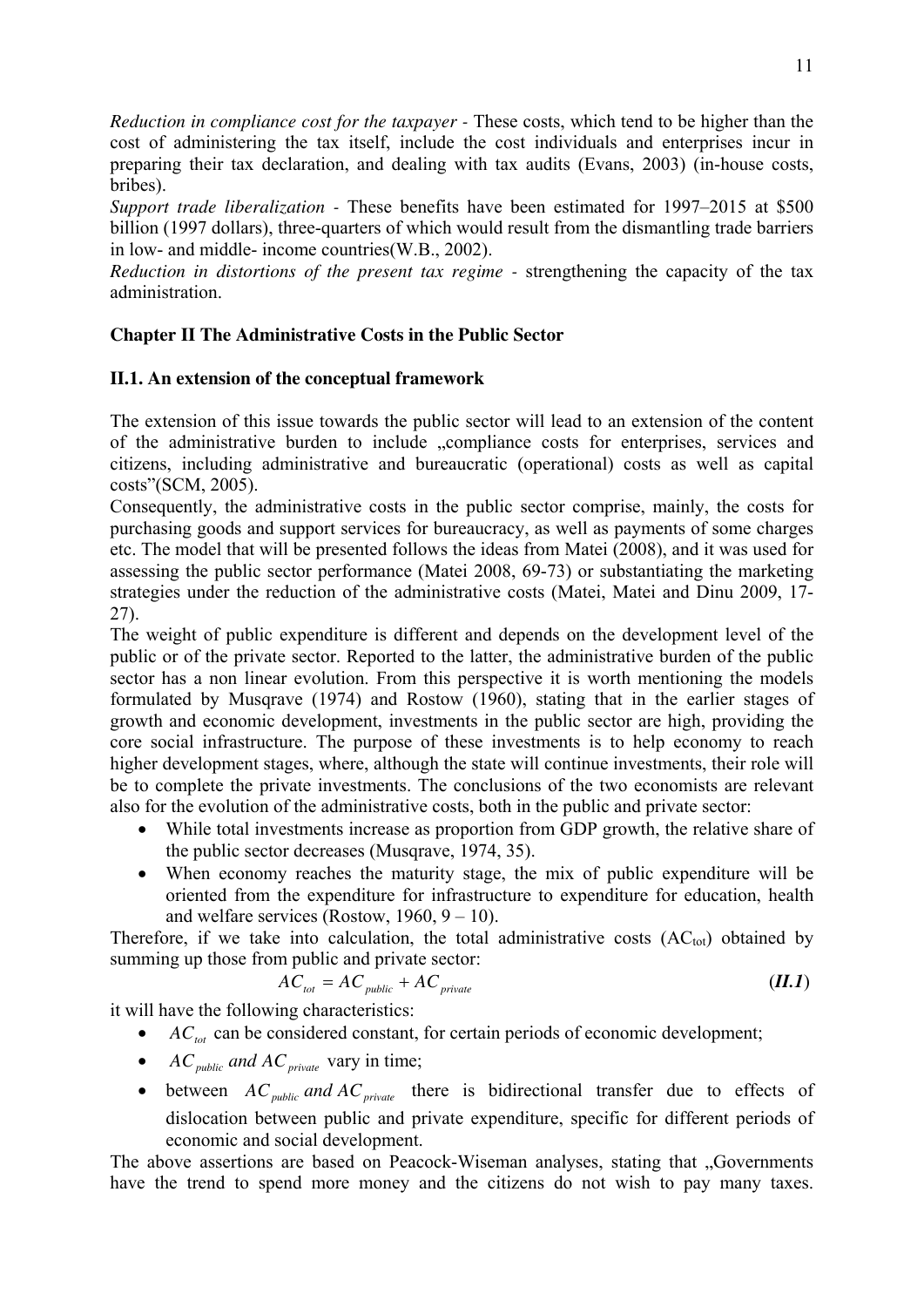Consequently, the Governments should take into consideration the wishes of their citizens" (Payne, Ewing, Mohammadi, 2006, 37).

In this context, it occurs the so called *effect of dislocation*, namely the public expenditure dislocates the private expenditure in certain periods, such as crises periods.

By using  $(I.1)$  and  $(II.1)$  we obtain:

$$
BUC_{\text{public}} + BUC_{\text{private}} = const. - \left(AB_{\text{public}} + AB_{\text{private}}\right) \tag{II.2}
$$

Which lead us to the idea that, at least on a macroeconomic level, the customary costs of the public and private affairs depend directly on the administrative burden.

## **II.2. Public expenditures evolution during financial crisis**

## **II.2.1 OECD analyses**

In the last half century specialized literature increased its concerning towards public expenditures evaluation directly related to economical performance. Saunders (1985) analyzes public expenditures size and its impact on GDP in OECD states. What characterizes the period 1960-1981 was the existence of budget deficits on a large scale in the mid '70s after a strong public expenses increase. Recently, Olugbenga (2009) explores the Wagnerian-Keynesian debate over the direction of the causal relationship between government expenditure and economic growth, not only in developed countries but in developing ones also. This exploration is made by examining the relations between dynamic properties of public expenditures and economic growth for 30 OECD countries during 1970-2005.

In fact, OECD preoccupation towards closely monitoring public expenses, towards the expenditures allocation mechanism and the way they contribute to attain a public policy goal are well known.

Some data are relevant for the financial crisis period. For Germany the conclusion in OECD (2010a, Ch.3) is that public finances quickly decline. To be more concrete, it is thought that after a period in which general budget deficit was reduced to a level close to equilibrium (in 2007 and 2008), in 2009 it substantially increased. For 2010 it reaches over 5% of GDP. Deficit reduction method should be reducing public expenditures through an ambitious program. "In reducing the expenses, improving the public administrative effectiveness should have priority since this would allow expenses reduction without decreasing services' quality and availability".

For Poland, OECD (2010b, Ch.1) presents another perspective: "Poland registered in 2009 the best performance of GDP increase among the OECD countries". Although the crisis effects were felt from the adaptation of European currency point of view, the public institutions empowerment remains an essential problem of this country.

For Norway, OECD (2010c, Ch.1) observes a strong resistance towards crisis effects. Nevertheless, after the crisis it is necessary a macro-prudential approach in order to coordinate with other European and international institutions. It is also mentioned (OECD, 2010c, ch.2) "the existence of an unexploited potential for providing efficient public services on lower prices, especially in municipal services, such as education, health and even fiscal expenditures".

Bearing in mind the high recession level in Hungary, OECD (2010d, ch.1) says that "the crisis was a catalyst for applying decisive structural reforms". The same source, in Chapter 3 talks about "enhancing financial stability through better regulation".

Obviously, OECD comprised 30 states fundamental analysis of recent data concerning the financial crisis effects on public expenditures. These offer us the input for sustaining the main idea of this paper: *the necessity for an integrated approach on policies and statistics for public administrative costs and expenditures reduction in times of financial crisis.*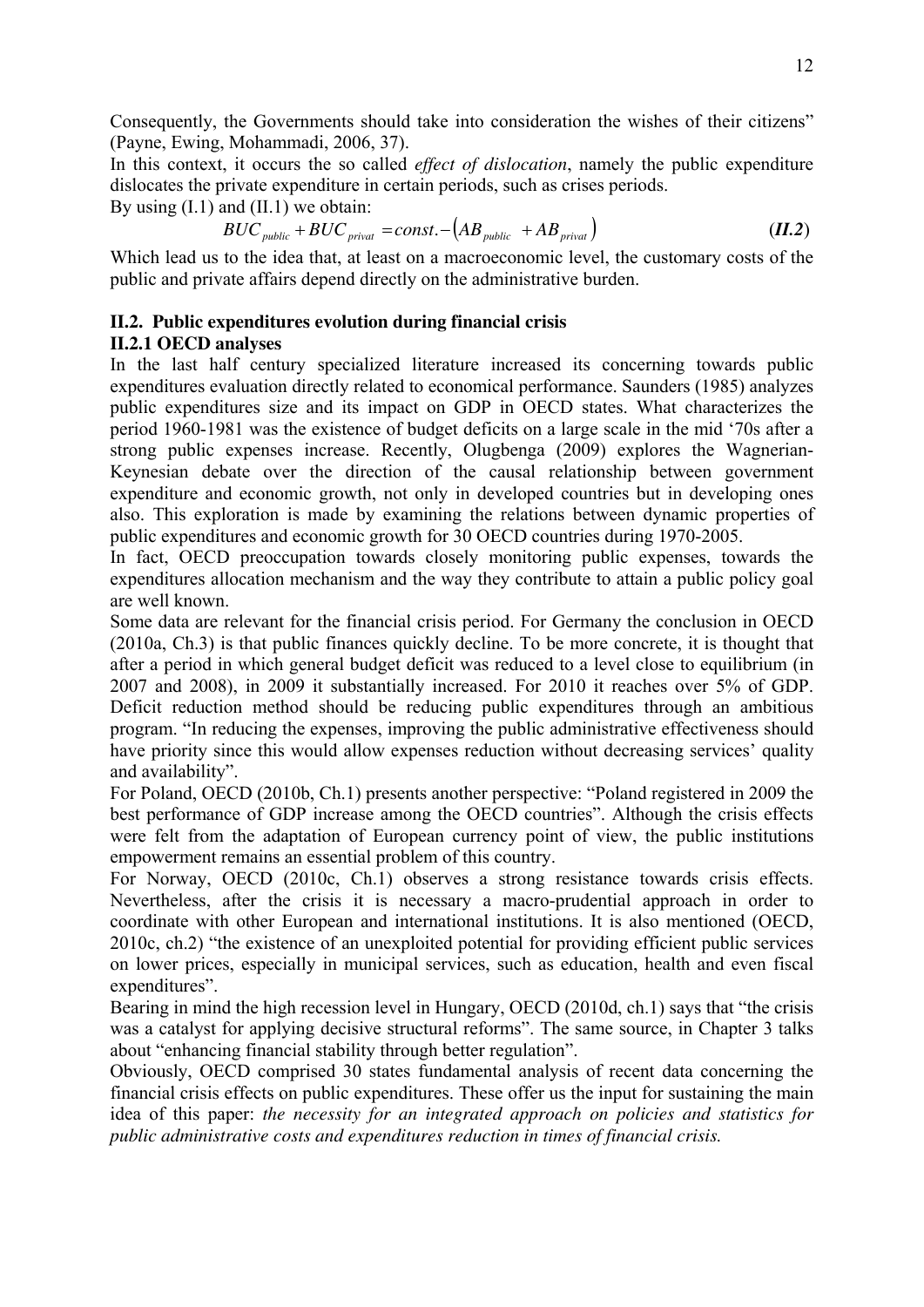#### **II.2.2 Public budgets' contraction**

In order to continue the shortly presented analyses from OECD studies we shall consequently present some statistic data concerning the financial equilibriums at governmental level. The presented period, 1995-2011 highlights cyclical evolution. Moreover, after 2008, 2009 a new cycle of budget deficit or surpluses measurement would occur and it would be characterized by an accentuated increase/decrease.

On account of OECD (2010e), Annex 1 presents, in percents, the evolution of national budgets including a foresight for 2010 and 2011.

A more detailed analysis of national tendencies highlights a number of particularities. These are resulted also from the calculation of Pearson correlation coefficient for the analyzed interval (Annex 2).

For most of the OECD states the correlations intensity is strong, generally overcoming the value of 0.6. The evolution under the correlation mean of most of the OECD states can be found in Czech Republic, Switzerland, Slovakia or Japan.

Negative correlations are being highlighted in the Hungary case or Slovakia.

It is also interesting the correlation with the mean at OECD level or EURO zone. The proven overtime emergence of the economy in most of the OECD states is being underlined at high correlation level. Once more, Hungary and Slovakia are the exceptions since they have negative correlation both with OECD and also with Euro zone mean. Japan has positive correlation just under the mean of the other OECD states.

A general analysis of mentioned states' budget evolution emphasizes a pronounced contraction of national budget that is visible mainly starting with 2008 and even more in 2009.



In figure 2 the budgets contraction phenomenon is very evocative:

 **Figure 1 – Budgets evolution during 1995-2011** 

Most states, both from OECD and also others, have public expenditure reduction strategies in a developing phase. Therefore, deficits are supposed to decrease and their economies to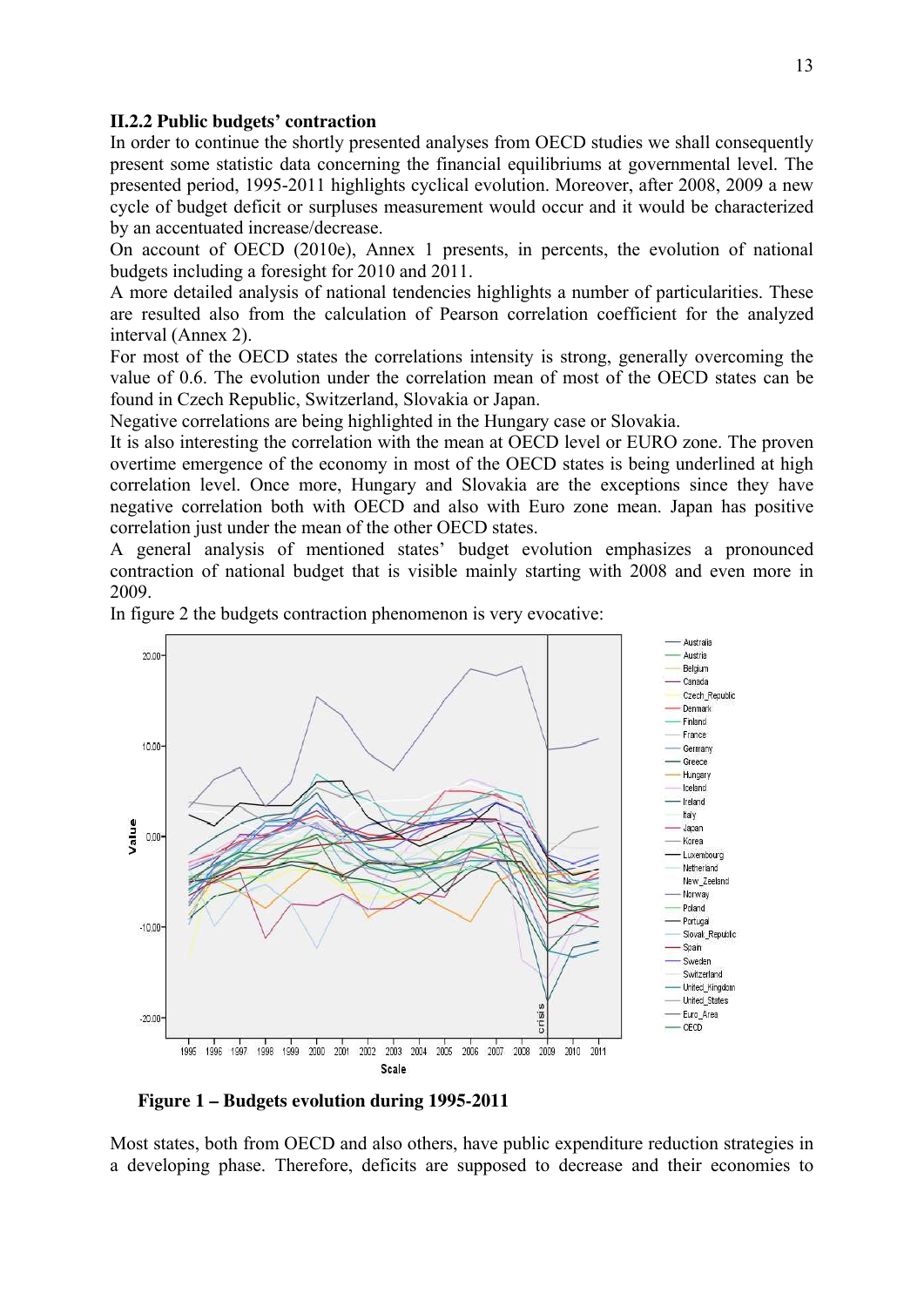confirm, starting with 2011, positive evolutions. These strategies correlate with older administrative cost reduction strategies. Hence, the extension of administrative cost reduction subject towards public sector and integrated approach of private and public sector may lead to a more realistic image of economic efficiency maintenance and GDP increased scenarios.

## **Chapter III Administrative expenditures reduction impact on local government efficiency**

The financial crisis determined the overlapping of superposition effects of administrative expenditures reduction with overcoming the financial crisis strategies that aim to decrease public expenditures.

In both of the situations, the governmental objectives focused on those concerning the growth of economic efficiency. Or, like in the case of crisis situation, to preserve these levels for a convenient period of time to cover the crisis.

A more profound economic analysis emphasizes applicable economic mechanism that may explain and substantiate the processes that characterize crisis times.

## **III.1 A new explanatory model of production factors substitution during financial crisis**

Specialized literature shows new approaches towards production factors substitution aiming to state economical models that describe, closer to reality, different economic processes specific to the present days.

In this context Arow, Chenery, Minhas and Solow(1961), Klump and Grandville (2000), Karagianis, Palivos and Papageorgiou (2004), Lovell (1973), Sato and Hoffman (1968), Zaman and Goschin (2007) et al. focus especially on work and capital production factors, the actual approaches incorporating technological progress evolutions that, on the one hand determine "the growth of factors consumption" and, on the other hand, caused "the growth of complex highly qualified work" and "the growth of highly qualified work consumption and the poorly qualified work saving/replacement" completed with "the capital consumption at high technological level "(Zaman and Goschin, 2007, 3-4).

These tendencies generate significant changes in substitution elasticity of different production factors depending on the one hand on the level of social-economical development and, on the other, on factors such as market globalization, connectivity and interdependences and interoperability growth in world economy as a result of information and communication technology extension, new managerial approaches and best practices generalizations and market emergence growth etc.

Nowadays (Zestos (1996), Klump (2005), Karagianis et al. (2004)) the production factors substitution is analyzed from its direct nature point of view-referring to one factors type replacement with other factors with another, or its indirect one – several production factors replacement with other factors with different functions but complementary to productive processes.

Crisis periods emphasize the connection between substitution processes of production factors and technological progress. The objectivity of such a connection is being currently offered by the restrictive characteristic of natural resources, by the necessity to fight pollution at local and global level and, in general, the "global problems" effects on humankind. The financial crises add to these determinations other elements decreasing the financial resources.

The need for sustainability growth under economic, social and environmental aspects and in general for the growth/conservation of production and consumption models efficiency or ecoefficiency overlaps with objectives commonly reachable in most of the strategies for financial crisis effects reduction.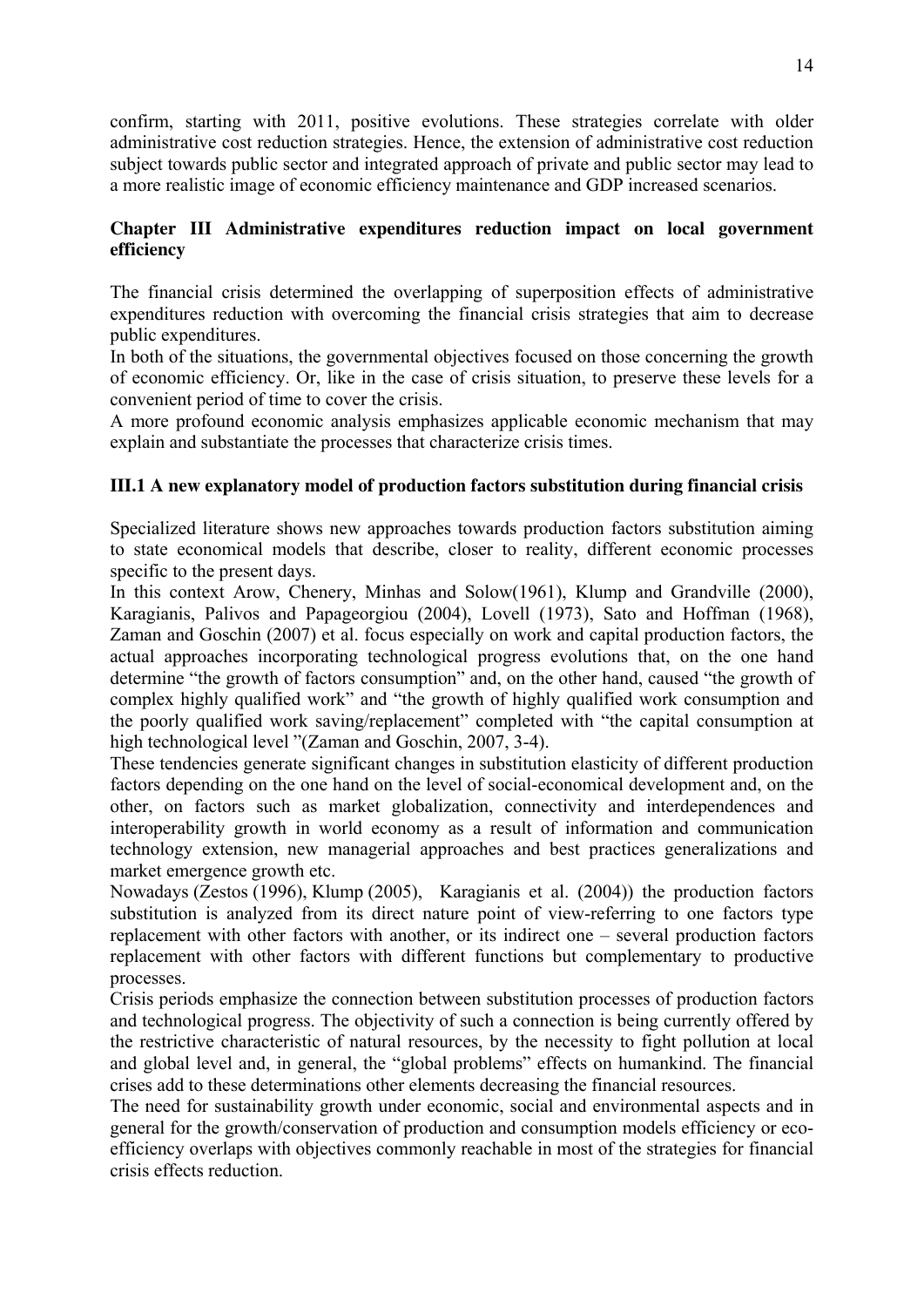Nevertheless, indirect substitution that is specific for financial crisis times is equivalent with saving in order to maintain and/or to consolidate economic equilibriums. At the present time the most important substitution between capital and work refers to information and communication technology (TIC). According to Zaman and Goschin (2007) TIC becomes a real capital with modernization significance, "restructuring factors of a significant part of traditional work capital in all social departments as a result of positive externalities created especially in costs reduction domain"(Zaman and Goschin, 2007, 4-5).

The continuous growth of workforce qualification, the production "dematerialization" or the corporate management extension in public sector represent as many restructuring and sustaining factors as production factors substitutions.

Administrative costs or public expenditures reduction policies and strategies determine changes in the mechanisms of production factors substitution.

Arrow et al. (1961), Miller (2008), Sato (1967), Morishima (1967), Matei (2008) show theoretical and methodological instruments for macroeconomic analysis of production factors substitution and Cobb-Douglas production functions with their variants CES (Constant Elasticity of Substitution) and VES (Variable Elasticity of Substitution).

As it is known, the production functions are nonlinear expression of production factors capital and work that by using the same instruments (EC, 2009, 24-25) analyzes the productivity gap sources between UE and USA. Getting inspired from Moore's (2008) papers, the mentioned report considers the following Cobb-Douglas production function:

# $Y = A(EHQ_L)^{\alpha} k^{1-\alpha}$

where Y represents GDP, E is employment in persons, H is average hours worked,  $Q_L$  is the indicator of the quality of the labour input, K is capital input, A is total factor productivity and  $\alpha$ , 1-  $\alpha$  is the production elasticity of labour, respectively capital. This laborious study's conclusions identify, among others, as the cause of growth rate disparity between UE and USA (by approximately 0.8% lower than the 1995-2006 period): demographic aspects, a lower work productivity growth, fewer work hours although the initial work education improved more in the UE. To this it can be added or not, the technical progress. Production functions show production (output) maxim contribution that can be obtained starting from a series of production factors (input) and allow to define and to measure some economic effects related to factors' yield and to possible substitution between: scale elasticity, factors elasticity, substitution elasticity or, if the case, technology progress rate. We shall focus in our analysis on CES and Cobb-Douglas production factors without technical progress.

According to Andrei and Bourbonnais (2008, 180-184) nonlinear model represented by CES is different based on:

$$
Y_t^{-\theta} = \gamma^{-\theta} \left[ \delta K_t^{-\theta} + (1 - \delta) L_t^{-\theta} \right]^{-\mu} e^{\Sigma t}
$$
III.1

where:

- $Y_t$  the variable that modifies the outputs from the system
- $k_t$  fix capital,  $L_t$  human capital
- γ, δ, μ, θ models' parameters
- $\epsilon_t$  residual variable with N repartition N  $(0, \sigma_{\epsilon}^2)$

CES model parameters significances are: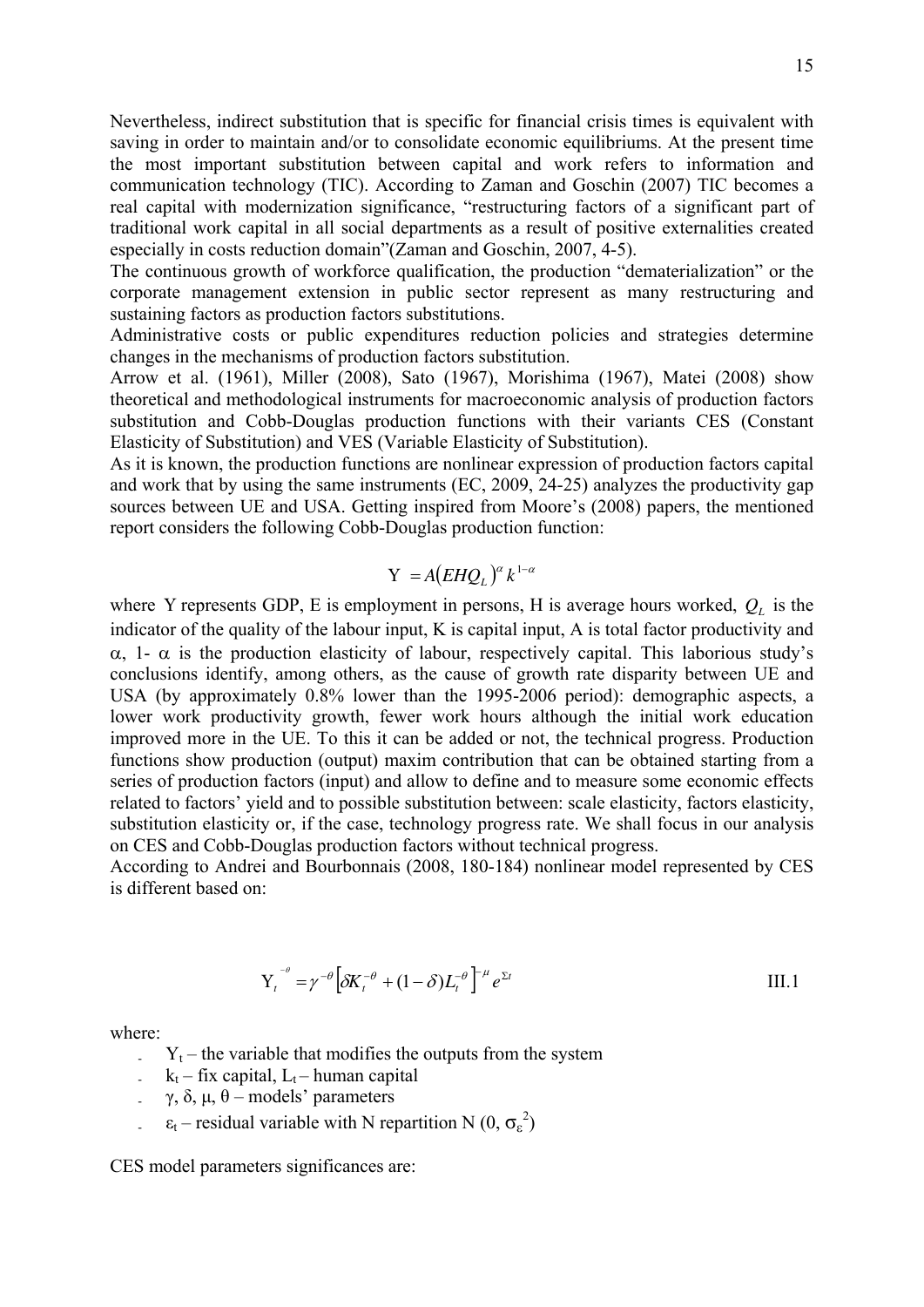- $\gamma > 0$  the parameter of production process efficiency
- $\delta \in (0, 1)$  is known as the parameter of production process distribution
- $\mu > 0$  scale parameter for the process
- $\theta$  > -1 parameter for the two process factors substitution

Two properties are relevant for the CES function:

production factors substitution elasticity is determined by θ substitution parameter, the relation being :

$$
e = \frac{1}{1 + \theta} \tag{III.2}
$$

Usually, an improper elasticity fraction of production factors substitution means greater opportunities to combine them optimally. On the contrary, a proper elasticity fraction shows rigidity in the composing variety of production factors, as well as consequence delay and absorption incapacity of production factors and investment valorization in technological progress.

scale efficiency is determined through  $\mu$  parameter. The scale yield of production factors represents the sum of production factors efficiency, each efficiency being equal to the ratio between factors marginal productivity and mean productivity.

If  $\mu \in (0,1)$  production function has a descending scale efficiency. If  $\mu > 1$  we have an ascending function of scale performance. For  $\mu = 1$  the scale efficiency is constant.

Cobb-Douglas production function is a particular CES case. The expression of Cobb-Douglas function is:

$$
Y_t = A K_t^{\alpha} L_t^{\beta} e^{\alpha t} \tag{III.3}
$$

 $Y_t$ , K<sub>t</sub>, L<sub>t</sub> have the significance mentioned earlier and A, α, β represent the real parameters in  $\varepsilon_t$ , the residual variable.

To be more precise,  $\alpha$  will represent partial elasticity of production related to fix capital  $e_K$ and  $\beta$  –of partial elasticity of productivity related to human capital (e<sub>L</sub>). Scale elasticity equals the sum of two partial elasticity cases.

$$
e = e_K + e_L \tag{III.4}
$$

If  $e < 1$ , the production process will generate the growth of the outputs in a lower proportion than the increase of production factors. If  $e > 1$  the production process generates a greater increase of outputs than in the case of production factors. In the case of competition markets, the elasticity is a greater than one ratio.

Therefore, substitution or scale elasticity measures the percentage change in factors proportion due to the change in the change of technical substitution marginal rate. Substitution elasticity shows the proportional variance of quantitative ratio of resulted factors from the proportional variation of marginal rate of technical substitution of one factor related to another. In other words, it represents "an ease measure of the variable factor to be substituted by another" (Hicks, 1932, 117).

In the described context, the determination of CES or Cobb-Douglas production factors may offer information concerning the aggregation flexibility of the two important production factors, work and capital and the capacity to overtake and portray the inclusion level of technical progress as the main resource for efficiency and production conservation in crisis conditions.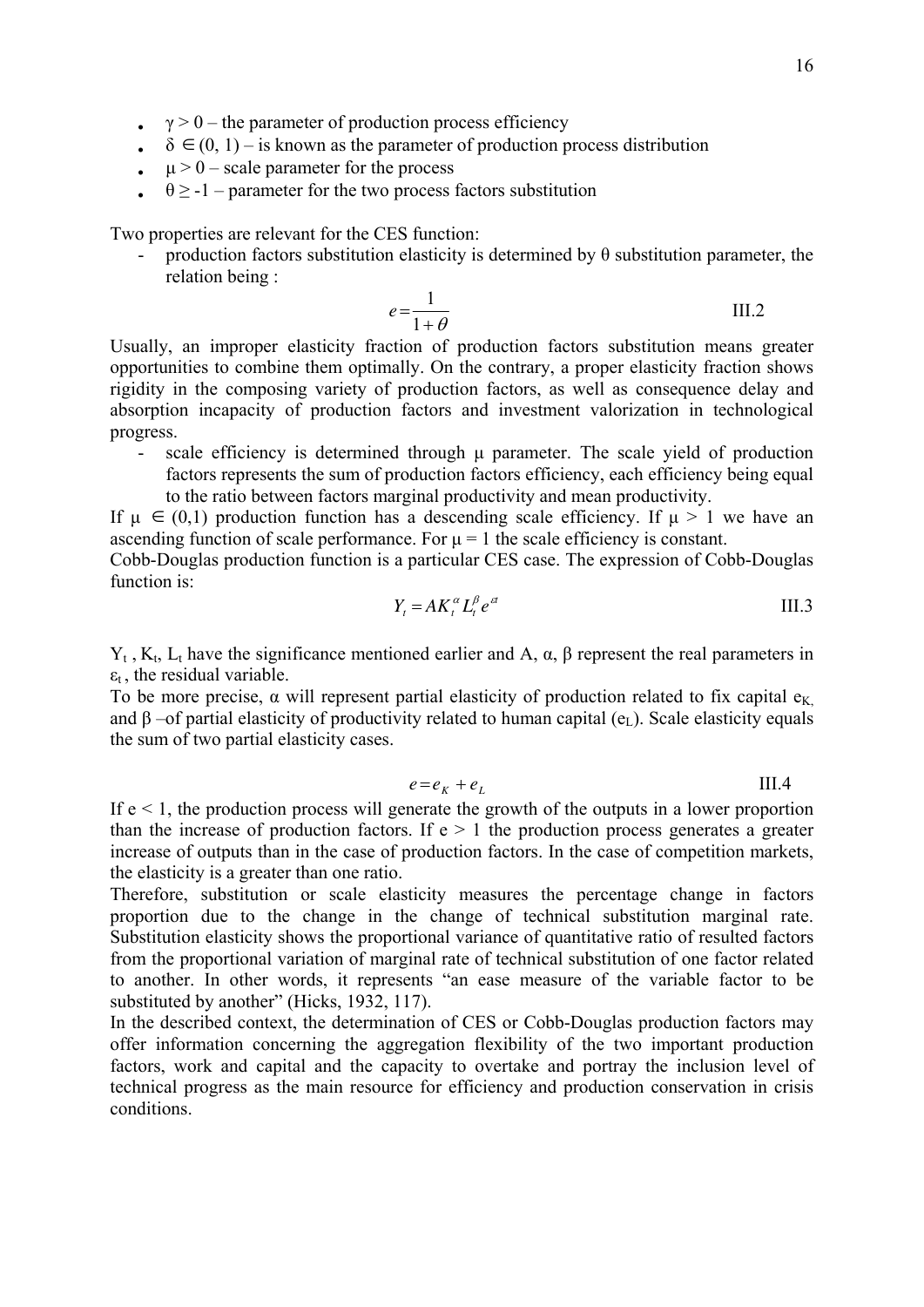#### **III.2 An empirical analysis**

Empirical research estimates, in Romania's case, the Cobb-Douglas production functions model using as statistic data:

- GDP as a measure of output.
- Gross fix capital formation (GFCF) as an expression of fix capital production factors.
- Employed population (EMPL) for human capital production factor

The utilized statistic data are those in Annex 3. Making use of the mentioned data series for parameters estimation it was used:

- Trans-log representation for CES function
- Linearization through logarithm function for Cobb-Douglas function.

Therefore, the result is:

$$
GDP^{0.25} = (4 \cdot 10^{-6})^{0.25} [1.305 GFCF^{0.25} - 0.305 EMPL^{0.25}]^{-2.014} \times e^{0.307}
$$
 III.6  
\n
$$
R^2 = 0.961, F = 64.650
$$
  
\n
$$
GDP = 8.07 (GFCF)^{0.775} \cdot (EMPL)^{0.367} \cdot e^{0.338}
$$
  
\n
$$
R^2 = 0.957, F = 92.414
$$

where substitution elasticity becomes:

$$
- \quad \text{for CES}, e=1.33 \tag{III.7}
$$

- for Cobb-Douglas model, e=1.142

In both of the situation the scale performance is ascending and the differences resulted from the relative number of utilized statistical data. After calculating CS and CA indicators we can conclude that Cobb-Douglass model offers more likely results than CES model.

Trying to make an evaluation according to the proposed model for the Romanian development regions we find the following value for the elasticity of substitution.

| N <sub>0</sub> | <b>Region</b>      | e        |
|----------------|--------------------|----------|
|                | North-West         | $-2.103$ |
| 2              | Center             | 1.327    |
| 3              | North-East         | $-0.125$ |
| 4              | South-East         | $-1.397$ |
| 5              | South-Muntenia     | 1.165    |
| 6              | Bucharest-Ilfov    | 1.965    |
| 7              | South-West Oltenia | $-1.143$ |
| 8              | West               | $-0.587$ |

Table III.1– The elasticity of production factors substitution accordingly to Romanian development regions

The Romanian development regions analysis was made for the statistical data from 2003- 2009. The situation shows strong imbalances, the scale efficiency being ascending in only 3 regions, the others having a decreasing aspect, with the special mention for North-West (-2.103), South-East (-1.397) and South-West Oltenia (-1.143).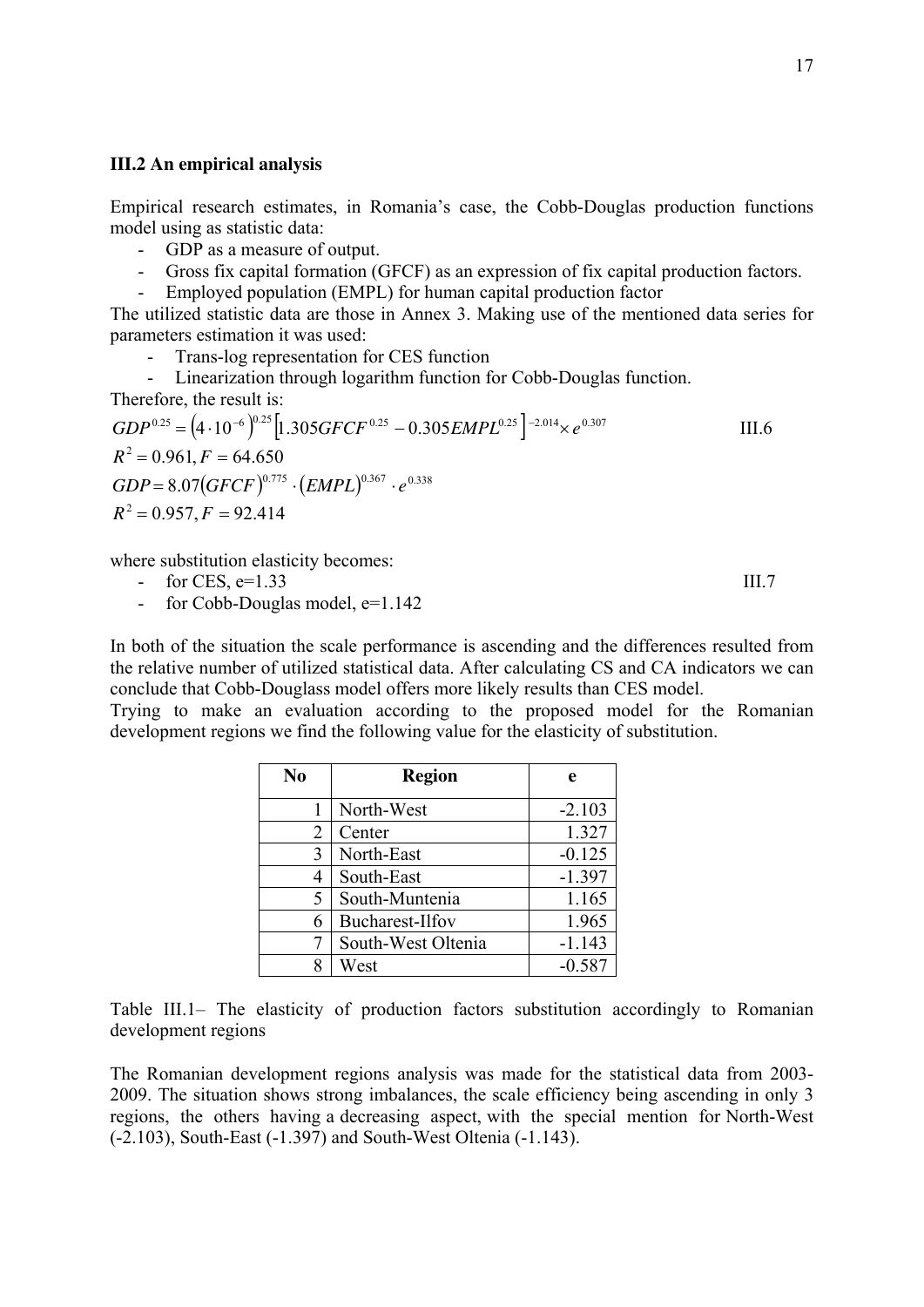#### **Conclusions**

Making use of fundamental economic analysis on production factors substitutions during financial crises, determined by strategic measures in order to reduce administrative costs and public expenditures offers relevant information concerning public policy-making for national and local government in those mentioned periods.

Zaman and Goschin (2007, 10) highlight the conclusion according to which the mentioned analysis "was an important instrument to substantiate decision at micro and macroeconomic level when it comes to the policy of raising the efficiency and eco-efficiency, to income distribution and to assuring a framework for optimal combination of production factors in conditions of globalization and knowledge-based economy".

Production factors elasticity is variable according to which time interval it is being taken into consideration. On long term it has the tendency to stabilize at aggregate level.

Crises impose generally negative jumps, therefore, the stable value of the strategies aiming to reduce crisis effects must actually watch for the comeback at the former stabilization and to impose a new ascending trend.

Substitution of production factors due to public expenditures reduction is based on a mechanism that takes place in two stages.

First stage consists of human capital reduction which would lead, under the reallocation in production of resulted sums, to the growth of fix productive human capital. In the second stage the growth of fix productive capital would determine the workforce growth in private sector, workforce with other qualifications and usually better qualified.

In this mechanism we can see two types of substitution. On the one hand, the substitution of human capital /fix capital and on the other, human capital/better qualified human capital. All these types of substitution depend, as mentioned in the literature, on their elasticity level. Only in the condition of supra-unitary elasticity the described substitutions is preferred. Administrative costs reduction strategies overlapping with crisis effects become an important mechanism to preserve or to eventually increase the production efficiency during crisis times.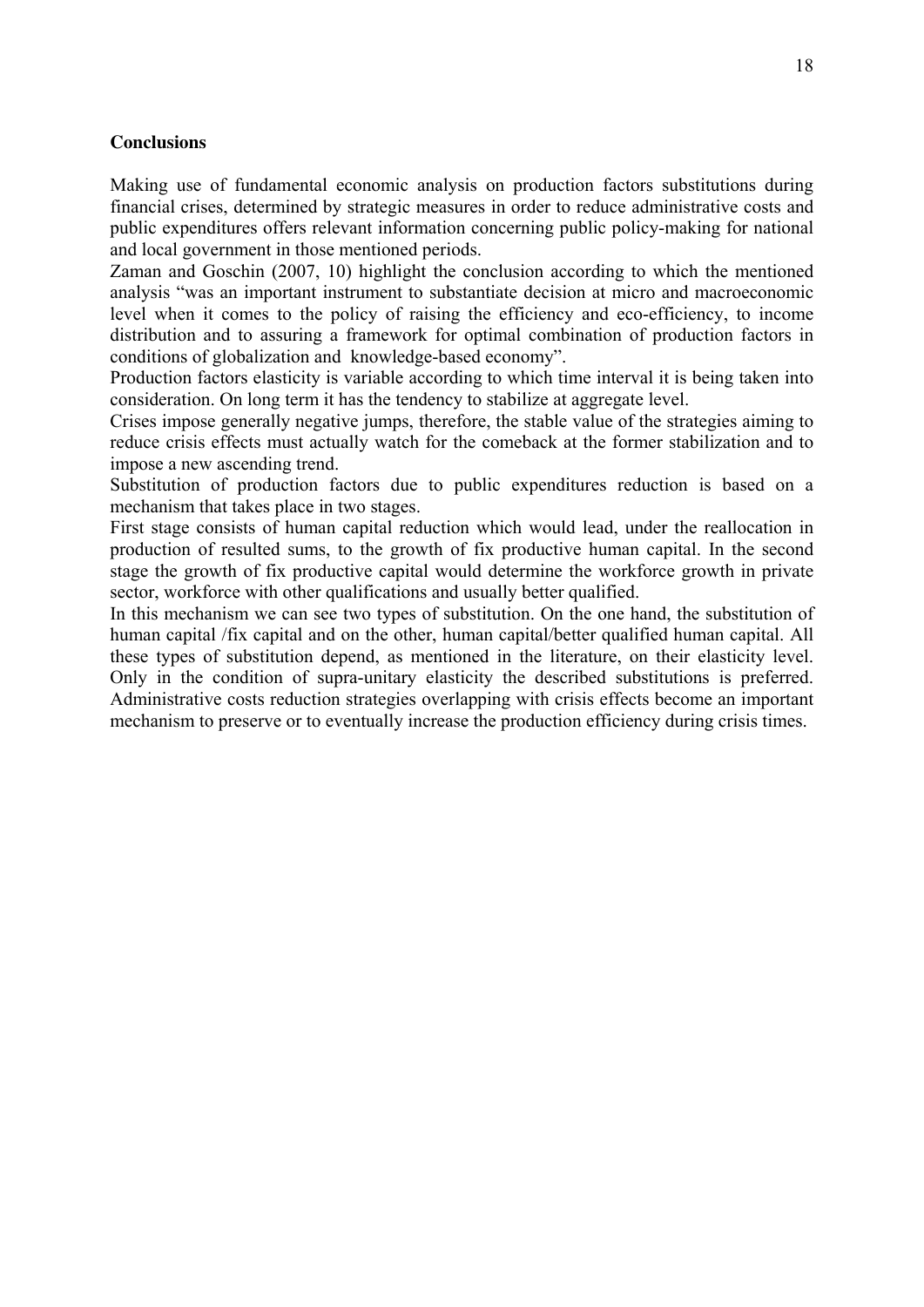#### **References**

Andrei, T., Matei, A., Stancu, I., Andrei, C., 2009, "Socioperformanța reformei sistemului public de sănătate", Economica Publishing House, Bucharest, Romania.

Andrei, T., Bourbonnais, R., 2008, "Econometrie", Editura Economică, Bucureşti, Romania.

Arow, K. J., Chenerz, H., B., Minhas, B. S., Solow, R.M., 1961, "Capital-Labor substitution and Economic Efficiency", Review of Economics and Statistics, No. 43, pp 225-250.

Bailey, St. J., 2002, "Public Sector Economics, Theory, Policy and Practice", second edition, Palgrave, New York.

Connolly, S., Munro, A., 1999, "Economics of the Public Sector", Prentice Hall Europe, London, New York, Paris.

Dobrotă, N., coord., 1999, "Dicţionar de economie", Economica Publishing House, Bucharest, Romania.

Evans, C., 2003, "Studying the Studies: An Overview of Recent Research into Taxation Operating Cost", eJournal of Tax Research 1,1,: 64–92, Atax, University of New South Wales.

Evans, P., Rauch, J.E., 1999, "Bureaucracy and Growth: A Cross-National Analysis of the Effects of "Weberian" State Structures on Economic Growth", American Sociological Review, Oct 1999, 64, 5; ABI/INFORM Global, pp 748-765.

Gelauff, G. M., Lejour, A. M., 2005, "Five Lisbon highlights: the economic impact of reaching these targets", CPB Document 104, CPB, The Hague.

Hicks, J., 1932, "The Theory of Wages", 1963 edition, Macmillan, London.

Karagianis, G., Palivos, T., Papageorgiou, C., 2004, "Variable Elasticity of Substitution and Economic Growth: Theory and Evidence", Department of Economics, University of Macedonia, Greece.

Klump, R., Grandville, de la, O., 2000, "Economic Growth and the Elasticity of Substitution: Two Thesaurus and Some Suggestions", American Economic Review, No.90, pp 282-291.

Klump, R., McAdam, P., Willman, A., 2005, "The Long-Term Success of the Neoclasical Growth Model", ASSA/AEA Session, Boston, USA.

Lipsey, R. G., Chrystal, K. A, 1999, "Economie pozitivă", Romanian translation, Economica Publishing House, Bucharest, Romania.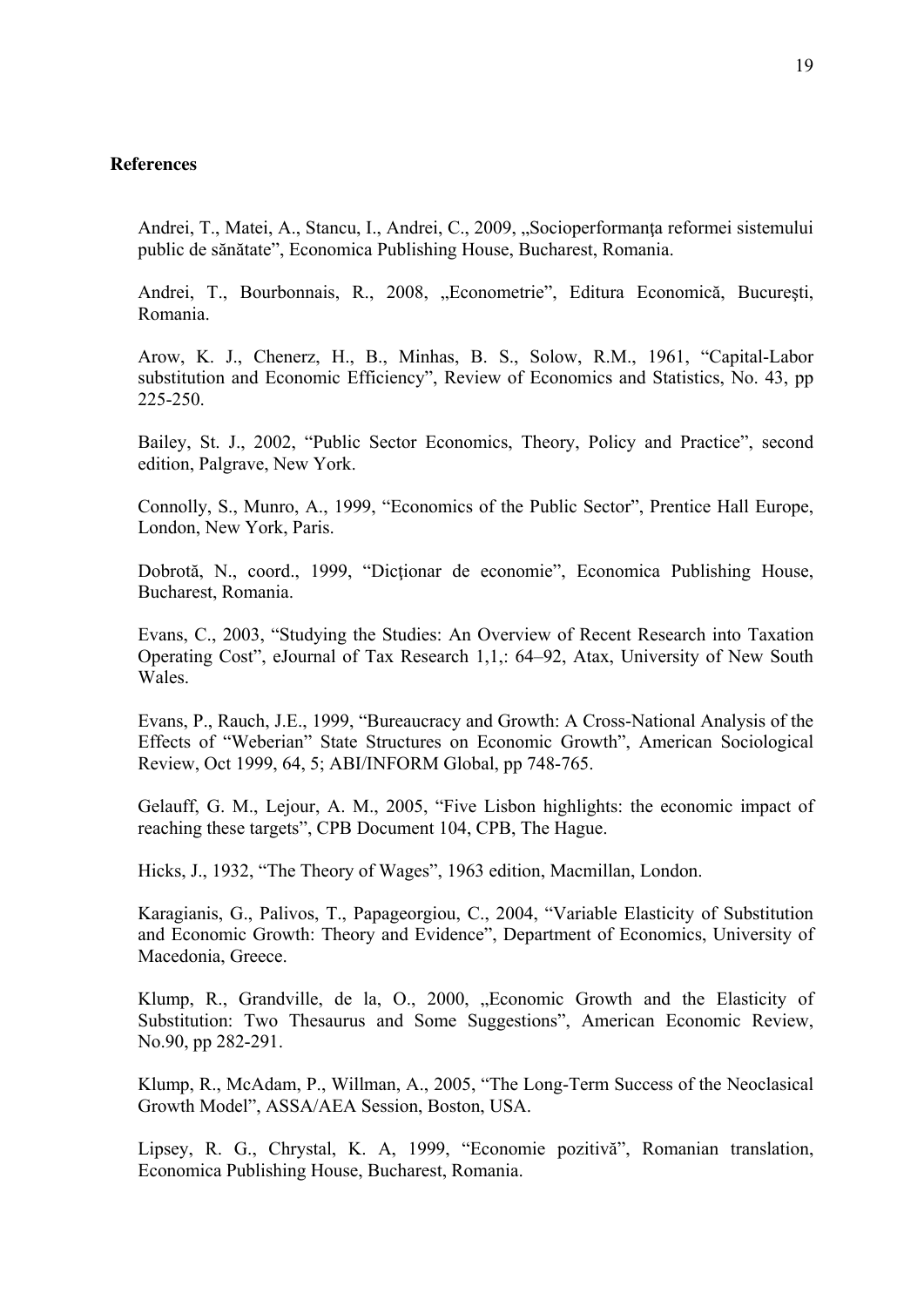Lovell, C. A. K., 1973, "CES and VES Production Functions in a Cross-Section Context", Journal of Political Economy, No. 81, pp 705-720.

Matei, A., 2003, "Economie publică. Analiza economică a deciziilor publice", Economica Publishing House, Bucharest, Romania.

Matei A,2008, Performance of the Public Expenditure Management at Local Level in Romania. Transylvania Review of Administrative Sciences, no. 23E/ Journal, Cluj – Napoca, Romania.

Matei, A., Matei, L., Dinu, T., 2009, "Marketing of Local Public Services under the Reduction of Administrative Expenditures", Theoretical and Applied Economics, no. 3,532, March, Bucharest, Romania.

Matei, L., 2005, "Management public", Second edition, Economica Publishing House, Bucharest, Romania.

Miller,E., 2008, "An Assessment of CES and Cobb-Douglas Production Function", Congressional Budget Office (CBO), June, 2008.

Morishima, M., 1967, ""A Few Suggestions on the Theory of Elasticity", Keizai Hyoron (Economic Review), Vol. 16, pp 149-150.

Mourre G., 2008, "What Drives Income Differentials, Underutilisation of Labour and Economic Growth in Europe? A Detailed GDP Accounting Exercise", Manuscript, Free University of Brussels, taken from COM(2008), 774 final.

Musqrave, R. A., 1974, "Expenditure Policy for Development", University of Florida Press, U.S.A.

Olugbenga, A.O., 2009, "Public Expenditure and Economic Growth: New Evidence from OECD Countries". The  $67<sup>th</sup>$  International Atlantic Economic Conference, Rome, Italy.

Rostow, W. W., 1960, "The Stages of Economic Growth: A Non – Communist Manifesto", Cambridge University Press, U.K.

Saunders, P., 1985, "Public Expenditure and Economic Performance in OECD Countries", Journal of Public Policy, Vol. 5, No.1, pp 1-21.

Sato, K., 1967, "A Two-Level Constant- Elasticity of Substitution Production Function", The Review of Economic Studies, Vol. 34, No. 1, pp 201-218.

Sato, R., Hoffman, F., 1968, "Production Functions with Variable Elasticity of Substitution: Some Analysis and Testing", Review of Economics and Statistics, No. 50, pp 453-460.

Stiglitz, J. E., 2000, "Economics of the Public Sector", Third edition, W.W.Norton & Company, New York/ London.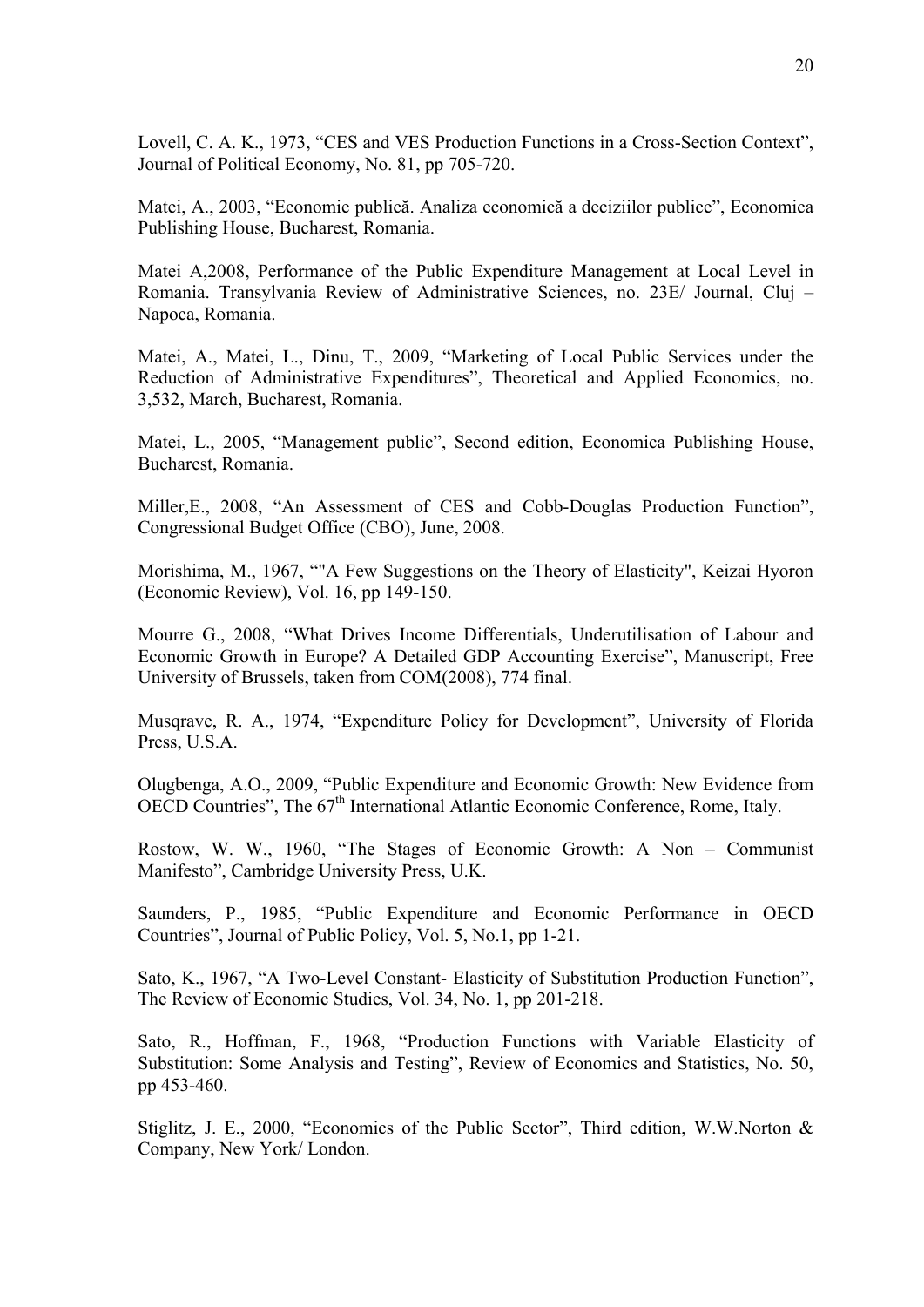Tuan Minh Le, Duc Minh Pham, Luc De Wulf, 2007, "Estimating Economic Benefits for Revenue Administration Reform Projects", World Bank, PREM Note, Public Sector Governance, March, no. 112.

Zaman, Gh., Goschin, Z., 2007, "Elasticity of Substitution for Production Functions in Romania and other Countries", Theoretical and Applied Economics, No.2 (507), pp 3-12.

Zestos, G., 1996, "The Elasticity of Substitution as a Proxy Measure of Economic Integration", Atlantic Economic Journal, Vol. 24, No.1, pp 43-51

Weber, M., [1904-1911] 1968, "Economy and Society", Edited by Guenther Roth and Claus Wittich, New York, Bedminster.

#### \*\*\*\*\*

European Commission, 2005, "Communication on Better Regulation for Growth and Jobs in the European Union, Minimizing Administrative Costs Imposed by Legislation", Staff Working Paper, SEC(2005),175.

European Commission, 2005, "EU common methodology for assessing administrative costs imposed by legislation", COM(2005), 518.

European Commission, 2006, "Measuring administrative costs and reducing administrative burdens in the European Union", Commission working document COM(2006), 691.

European Commission, 2006, "Measuring administrative costs and reducing administrative burdens in the European Union", COM(2006), 691.

European Commission, 2009, "European Competitiveness Report 2008", COM(2008), 774 final.

DTF, 2007, "Estimate of Victoria's Administrative Burden", DTF Internal Working Paper, Government of Australia

Government of Romania, 2008, "Strategy for better regulation at central government level", 2008 – 2013, www.sgg.gov.ro.

I.M.F., 2004, "Integrating Tax and Social Security Contributions Collection within a Unified Administration", IMF Working Paper, December.

|  | OECD, 2010a, "Economic Survey of Germany 2010", OECD,<br>www.oecd.org/eco/surveys/germany |  |                               |  |
|--|-------------------------------------------------------------------------------------------|--|-------------------------------|--|
|  | OECD, 2010b, "Economic<br>www.oecd.org/eco/surveys/poland                                 |  | Survey of Poland 2010", OECD, |  |
|  | OECD, 2010c, "Economic Survey of Norway 2010", OECD,<br>www.oecd.org/eco/surveys/norway   |  |                               |  |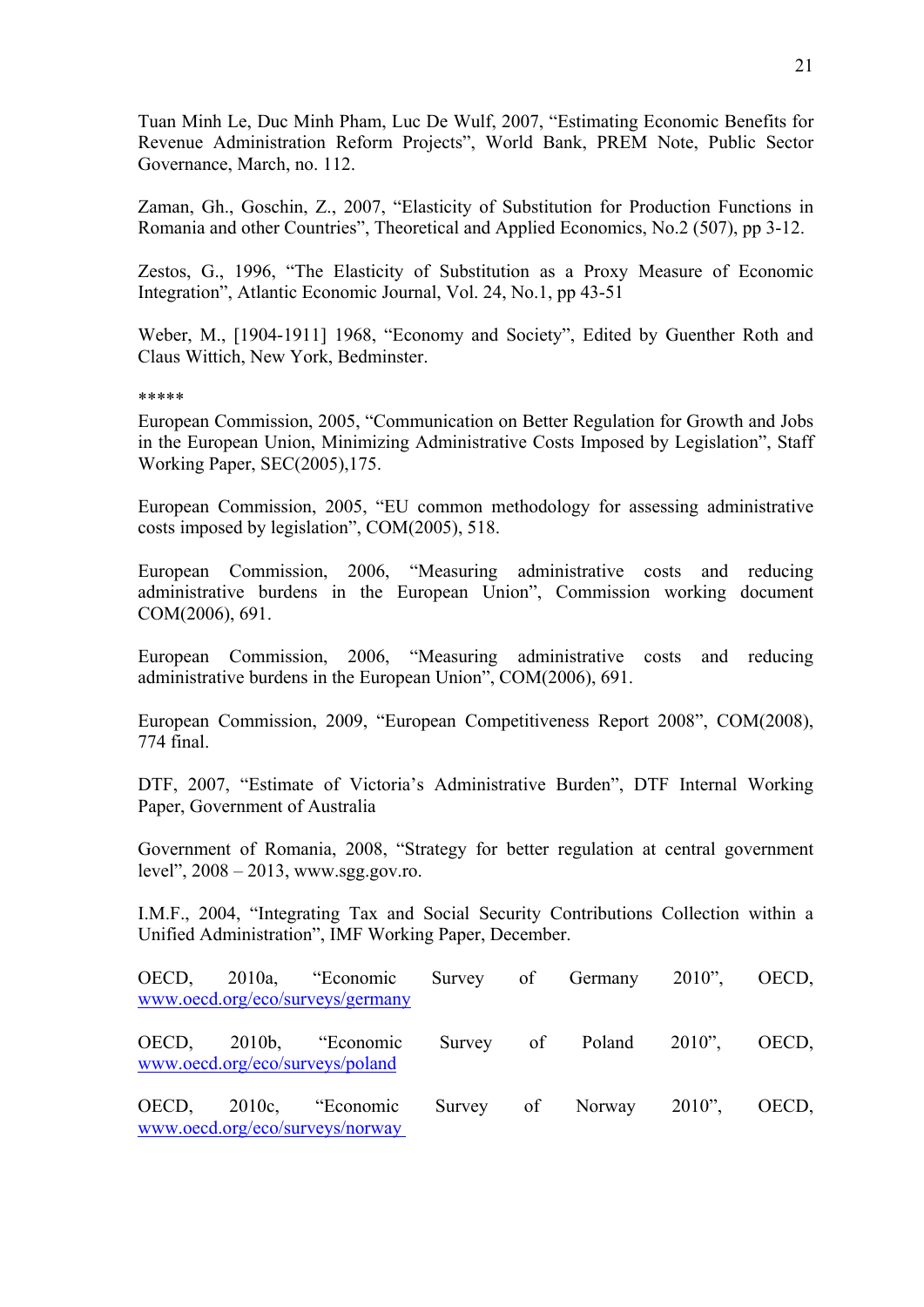OECD, 2010d, "Economic Survey of Hungary 2010", OECD, www.oecd.org/eco/surveys/hungary

OECD, 2010e, "OECD Economic Outlook 86 Database, Annex Table 27", General [G](http://www.oecd.org/eco/statistics)overnment Financial Balances, [www.oecd.org/eco/statistics](http://www.oecd.org/eco/statistics) 

OECD – CTPA, 2008, "Program to Reduce the Administrative Burden of Tax Regulation in Selected Countries", Forum on Tax Administration: Taxpayer Services Sub-Group Information Note.

SCM Network, 2005, "International Standard Cost Model Manual – measuring and reducing administrative burdens for business"

UK, Better Regulation Executive, 2005, "Measuring Administrative Costs: UK Standard Cost Model Manual", Version 1.01.

WIFO – CEPS, 2006, "Pilot project on administrative burden", October.

World Bank, 2002, "Global Economic Prospects and the Developing Countries", World Bank, Washington, DC.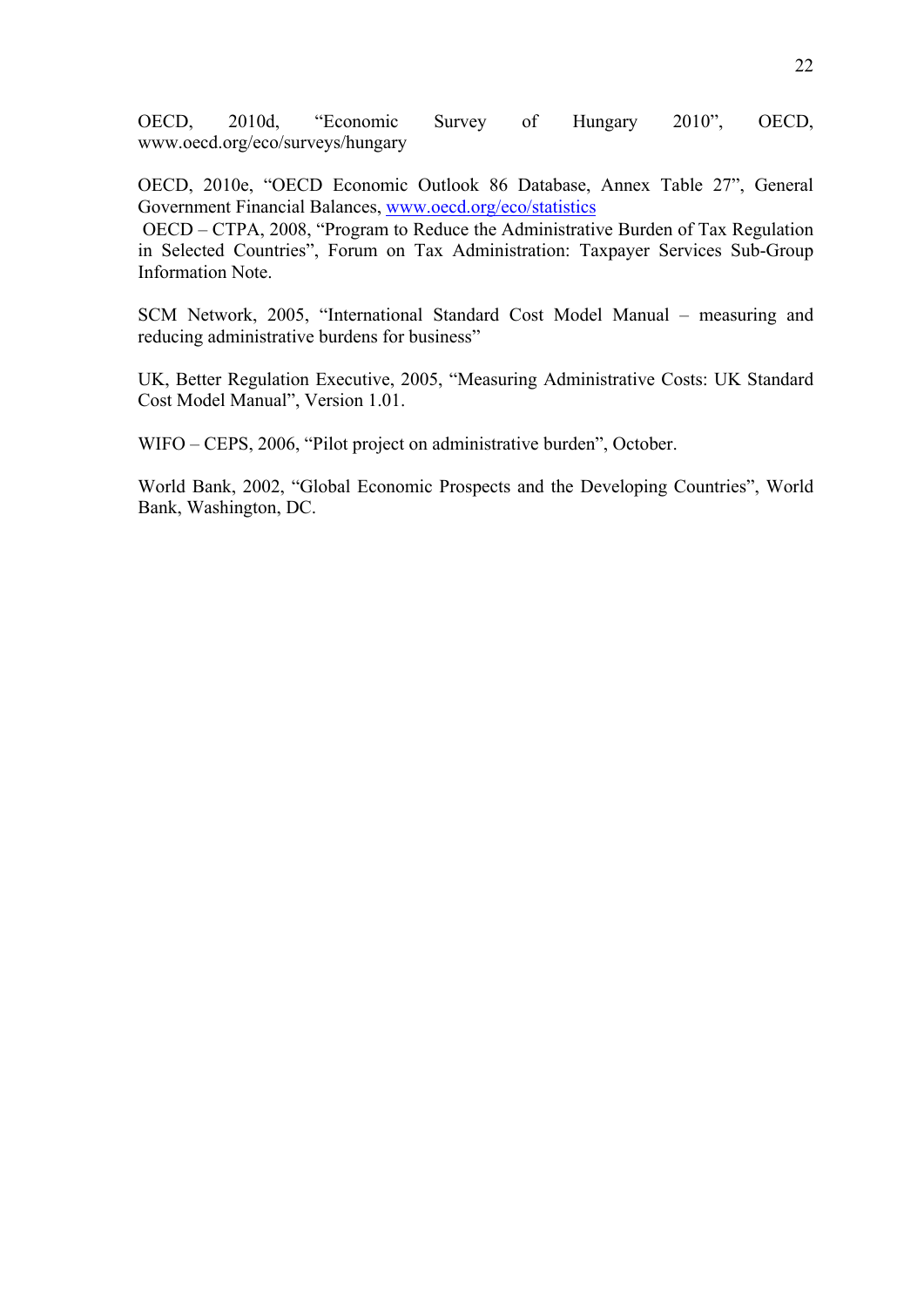Annex 1

|                      | Australia | Austria   | Belgium   | Canada    | Czech<br>Republic | Denmark   | Finland              | France               | Germany   | Greece    | Hungary             | Iceland   | Ireland   | Italy     | Japan    | Korea     |
|----------------------|-----------|-----------|-----------|-----------|-------------------|-----------|----------------------|----------------------|-----------|-----------|---------------------|-----------|-----------|-----------|----------|-----------|
| Australia            | 1,000     | $0.768**$ | $0.893**$ | $0.923**$ | $0,510*$          | $0,835**$ | $0,848**$            | $0,819**$            | $0.612**$ | $0,835**$ | $-0,326$            | $0.615**$ | $0.725**$ | $0.784**$ | 0.121    | 0,466     |
| Austria              | $0,768**$ | 1,000     | $0,804**$ | $0,802**$ | 0,457             | $0,767**$ | $0.878**$            | $0,775**$            | $0,689**$ | $0,716**$ | $-0,109$            | 0.365     | $0,516*$  | $0,740**$ | 0.318    | $0,513*$  |
| Belgium              | $0,893**$ | $0,804**$ | 1,000     | $0,895**$ | 0,369             | $0,754**$ | $0,894**$            | $0,885**$            | $0,574*$  | $0,844**$ | $-0,246$            | $0,579*$  | $0.766**$ | $0.791**$ | 0,215    | $0,597*$  |
| Canada               | $0,923**$ | $0,802**$ | $0,895**$ | 1,000     | $0,585*$          | $0,876**$ | $0.902**$            | $0,906**$            | $0,734**$ | $0,862**$ | $-0,143$            | $0.670**$ | $0,785**$ | 0,848**   | 0,229    | 0,598*    |
| Czech Republic       | $0,510*$  | 0,457     | 0,369     | 0,585*    | 1,000             | $0,577*$  | $0,521*$             | 0,351                | $0,834**$ | 0,362     | 0,349               | 0,247     | 0,171     | $0,571*$  | 0,293    | 0,150     |
| Denmark              | $0,835**$ | $0.767**$ | $0,754**$ | $0.876**$ | $0,577*$          | 1,000     | $0,841**$            | $0.785**$            | $0.644**$ | $0.686**$ | $-0,242$            | $0,597*$  | $0.615**$ | $0.645**$ | 0,496*   | $0,569*$  |
| Finland              | $0,848**$ | $0,878**$ | $0,894**$ | $0,902**$ | $0.521*$          | $0,841**$ | 1,000                | $0,797**$            | $0,766**$ | $0,721**$ | $-0,041$            | 0,425     | $0,568*$  | $0,840**$ | 0,202    | $0,539*$  |
| France               | $0,819**$ | $0,775**$ | $0,885**$ | $0,906**$ | 0,351             | $0,785**$ | $0,797**$            | 1,000                | $0,562*$  | $0.917**$ | $-0,247$            | $0,700**$ | $0,898**$ | $0.677**$ | 0,273    | $0.747**$ |
| Germany              | $0,612**$ | $0.689**$ | $0,574*$  | $0.734**$ | $0.834**$         | $0.644**$ | $0.766**$            | $0,562*$             | 1,000     | $0,535*$  | 0,374               | 0,218     | 0,290     | $0.814**$ | 0.193    | 0,304     |
| Greece               | $0,835**$ | $0,716**$ | $0,844**$ | $0,862**$ | 0,362             | $0,686**$ | $0,721**$            | $0,\overline{917**}$ | $0,535*$  | 1,000     | $-0,312$            | $0.810**$ | 0,899**   | $0,687**$ | 0,143    | $0,679**$ |
| Hungary              | $-0,326$  | $-0,109$  | $-0,246$  | $-0,143$  | 0,349             | $-0,242$  | $-0,041$             | $-0,247$             | 0,374     | $-0,312$  | 1,000               | $-0,446$  | $-0,422$  | 0,123     | $-0,092$ | $-0,177$  |
| Iceland              | $0,615**$ | 0.365     | 0,579*    | $0.670**$ | 0,247             | $0,597*$  | 0,425                | $0,700**$            | 0,218     | $0.810**$ | $-0,446$            | 1,000     | $0.860**$ | 0,379     | 0,228    | $0,637**$ |
| Ireland              | $0,725**$ | $0,516*$  | $0,766**$ | $0,785**$ | 0,171             | $0,615**$ | $0,568*$             | 0,898**              | 0,290     | $0,899**$ | $-0,422$            | $0,860**$ | 1,000     | $0,484*$  | 0,185    | $0,727**$ |
| Italy                | $0.784**$ | $0.740**$ | $0.791**$ | $0.848**$ | $0,571*$          | $0.645**$ | $0.840**$            | $0.677**$            | $0.814**$ | $0.687**$ | 0,123               | 0,379     | $0,484*$  | 1,000     | 0,077    | 0,410     |
| Japan                | 0,121     | 0,318     | 0,215     | 0,229     | 0,293             | $0,496*$  | 0,202                | 0,273                | 0,193     | 0,143     | $-0,092$            | 0,228     | 0,185     | 0,077     | 1,000    | 0,445     |
| Korea                | 0,466     | $0,513*$  | $0,597*$  | $0,598*$  | 0,150             | $0,569*$  | $0,539*$             | $0,747**$            | 0,304     | $0,679**$ | $-0,177$            | $0,637**$ | $0,727**$ | 0,410     | 0,445    | 1,000     |
| Luxembourg           | 0,494*    | $0,680**$ | $0,694**$ | $0,656**$ | 0,085             | $0,515*$  | $0,622**$            | $0,853**$            | 0,458     | $0,731**$ | $-0,044$            | 0,471     | $0,714**$ | 0,578*    | 0,258    | $0,716**$ |
| Netherland           | $0,782**$ | $0.794**$ | $0,742**$ | $0,904**$ | $0,788**$         | $0,804**$ | $0,851**$            | $0,800**$            | $0,914**$ | $0,745**$ | 0,132               | 0,461     | $0,573*$  | $0.804**$ | 0,240    | 0,488*    |
| New Zeeland          | $0,628**$ | 0,586*    | $0,640**$ | $0.620**$ | 0,197             | $0,783**$ | 0,596*               | $0,669**$            | 0,215     | $0,548*$  | $-0,547*$           | $0,584*$  | $0.659**$ | 0,249     | 0,596*   | $0,600*$  |
| Norway               | 0,368     | $0,509*$  | 0,347     | 0,461     | $0,626**$         | $0,667**$ | $0,604*$             | 0,245                | $0,608**$ | 0,188     | 0,242               | 0,144     | 0,022     | 0,451     | 0,539*   | 0,351     |
| Poland               | $0,605*$  | $0,572*$  | 0.580*    | $0.695**$ | 0,361             | $0,742**$ | $0,584*$             | $0.773**$            | $0,571*$  | $0,706**$ | $-0,123$            | $0,585*$  | $0,636**$ | 0,582*    | 0,462    | $0.678**$ |
| Portugal             | $0,744**$ | $0.685**$ | $0.855**$ | $0.749**$ | 0,274             | $0.610**$ | $0.707**$            | $0.829**$            | $0,515*$  | $0,722**$ | $-0,226$            | 0.417     | $0.722**$ | $0.672**$ | 0,311    | $0,571*$  |
| Slovak Republic      | 0,196     | 0,043     | 0,050     | $-0,012$  | 0,033             | 0,288     | $-0,003$             | $-0,120$             | $-0,218$  | $-0,155$  | $-0,355$            | 0,018     | $-0,116$  | $-0.080$  | 0,338    | $-0,201$  |
| Spain                | 0,899**   | $0.743**$ | $0.880**$ | 0,897**   | 0,420             | $0,862**$ | $0,\overline{814**}$ | $0,845**$            | 0,475     | $0,858**$ | $-0,40\overline{3}$ | $0.810**$ | $0.822**$ | $0.648**$ | 0,327    | $0.645**$ |
| Sweden               | $0,777**$ | $0,732**$ | $0,705**$ | $0,848**$ | $0,779**$         | $0,821**$ | $0.875**$            | $0,648**$            | $0,889**$ | $0,630**$ | 0,177               | 0,408     | 0,409     | 0,838**   | 0,172    | 0,361     |
| Switzerland          | 0,378     | $0,549*$  | 0,382     | 0,410     | $0,515*$          | $0,632**$ | $0.611**$            | 0,303                | $0,642**$ | 0,260     | 0,268               | 0.059     | $-0,005$  | 0,480     | 0,490*   | 0,319     |
| United               | $0,735**$ | $0.670**$ | $0,834**$ | $0,847**$ | 0,211             | $0,643**$ | $0,726**$            | $0,966**$            | 0,494*    | $0,896**$ | $-0,216$            | $0,684**$ | $0.915**$ | $0,655**$ | 0,115    | $0,716**$ |
| Kingdom              |           |           |           |           |                   |           |                      |                      |           |           |                     |           |           |           |          |           |
| <b>United States</b> | 0,594*    | 0,506*    | $0.684**$ | $0.724**$ | 0,139             | $0,523*$  | $0,518*$             | $0.901**$            | 0,368     | $0,869**$ | $-0,245$            | $0,750**$ | $0.922**$ | 0,506*    | 0,129    | $0.699**$ |
| Euro Area            | 0,879**   | $0,738**$ | $0,792**$ | $0,922**$ | $0,683**$         | $0.819**$ | $0.834**$            | $0.799**$            | $0,840**$ | $0.798**$ | $-0,093$            | $0,567*$  | $0.669**$ | $0.850**$ | 0,253    | $0,524*$  |
| <b>OECD</b>          | $0.753**$ | $0.705**$ | $0.823**$ | $0.885**$ | 0,376             | $0,744**$ | $0.730**$            | $0.976**$            | 0,584*    | $0,921**$ | $-0,187$            | $0.755**$ | $0.910**$ | $0.680**$ | 0,313    | $0,761**$ |

\*\* Correlation is significant at the 0.01 level (2-tailed).

\* Correlation is significant at the 0.05 level (2-tailed).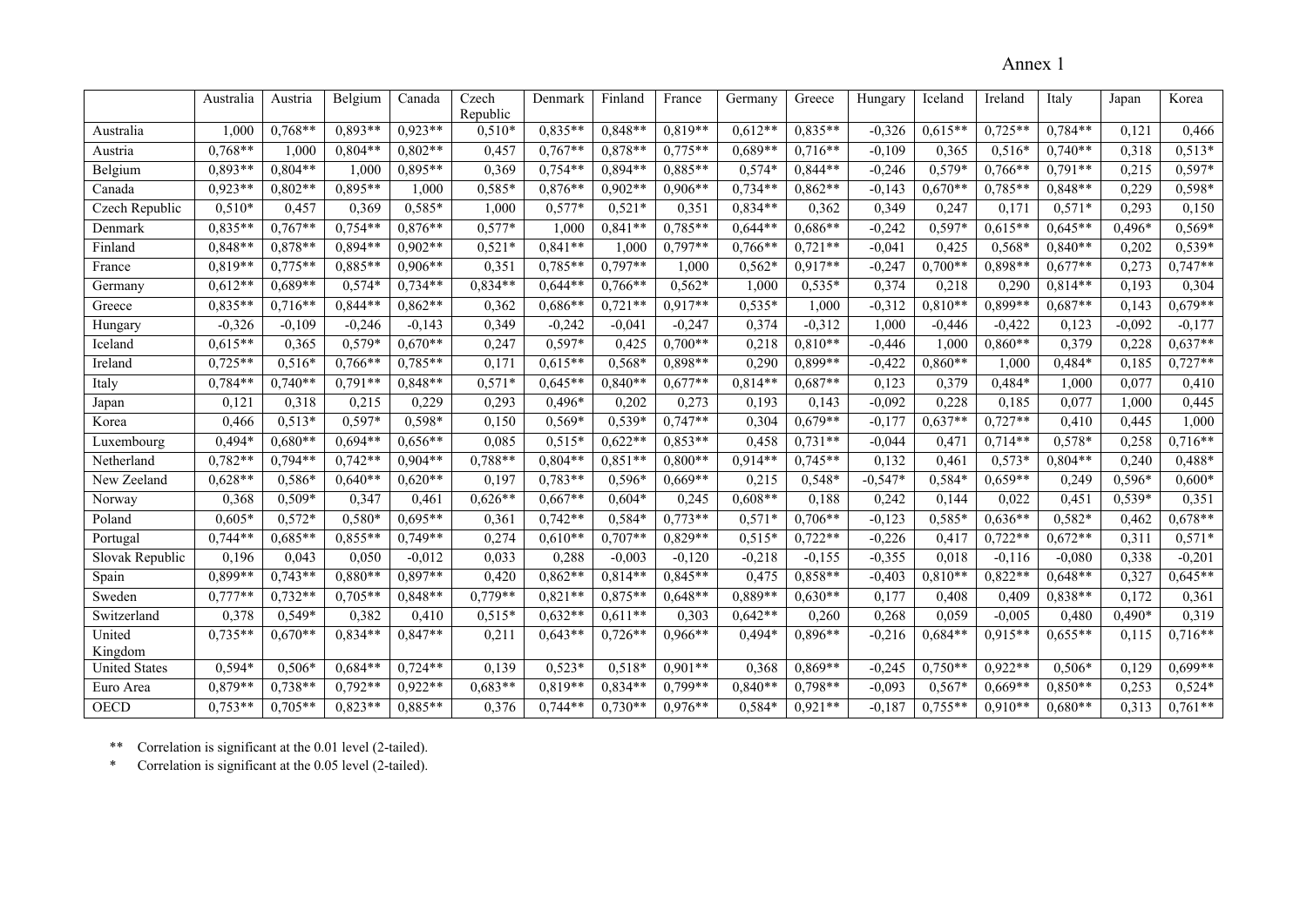|                      | Luxembourg | Netherlands | New<br>Zeeland | Norway    | Poland    | Portugal   | Slovak<br>Republic | Spain                   | Sweden    | Switzerland | United<br>Kingdom | United<br><b>States</b> | Euro<br>Area | <b>OECD</b> |
|----------------------|------------|-------------|----------------|-----------|-----------|------------|--------------------|-------------------------|-----------|-------------|-------------------|-------------------------|--------------|-------------|
| Australia            | 0,494*     | $0,782**$   | $0,628**$      | 0,368     | $0,605*$  | $0,744**$  | 0,196              | 0,899**                 | $0,777**$ | 0,378       | $0,735**$         | $0,594*$                | $0,879**$    | $0,753**$   |
| Austria              | $0,680**$  | $0,794**$   | 0,586*         | $0,509*$  | $0,572*$  | $0.685**$  | 0,043              | $0,743**$               | $0,732**$ | 0,549*      | $0.670**$         | $0,506*$                | $0,738**$    | $0,705**$   |
| Belgium              | $0,694**$  | $0,742**$   | $0,640**$      | 0,347     | $0,580*$  | $0,855***$ | 0,050              | $0,880**$               | $0,705**$ | 0,382       | $0,834**$         | $0,684**$               | $0,792**$    | $0,823**$   |
| Canada               | $0,656**$  | $0,904**$   | $0,620**$      | 0,461     | $0,695**$ | $0,749**$  | $-0,012$           | $0,897**$               | 0,848**   | 0,410       | $0,847**$         | $0,724**$               | $0,922**$    | $0,885**$   |
| Czech<br>Republic    | 0,085      | $0,788**$   | 0,197          | $0,626**$ | 0,361     | 0,274      | 0,033              | 0,420                   | $0,779**$ | $0,515*$    | 0,211             | 0,139                   | $0,683**$    | 0,376       |
| Denmark              | $0,515*$   | $0,804**$   | $0,783**$      | $0,667**$ | $0,742**$ | $0.610**$  | 0,288              | $0,862**$               | $0,821**$ | $0,632**$   | $0,643**$         | $0,523*$                | $0.819**$    | $0,744**$   |
| Finland              | $0,622**$  | $0.851**$   | $0,596*$       | $0,604*$  | $0,584*$  | $0,707**$  | $-0,003$           | $0,814**$               | $0,875**$ | $0,611**$   | $0,726**$         | $0,518*$                | $0,834**$    | $0,730**$   |
| France               | $0,853**$  | $0,800**$   | $0,669**$      | 0,245     | $0,773**$ | $0,829**$  | $-0,120$           | $0,845**$               | $0,648**$ | 0,303       | $0,966**$         | $0,901**$               | $0,799**$    | $0,976**$   |
| Germany              | 0,458      | $0.914**$   | 0,215          | $0,608**$ | $0,571*$  | $0,515*$   | $-0,218$           | 0,475                   | 0,889**   | $0,642**$   | 0,494*            | 0,368                   | $0,840**$    | 0,584*      |
| Greece               | $0,731**$  | $0,745**$   | $0,548*$       | 0,188     | $0,706**$ | $0,722**$  | $-0,155$           | $0,858**$               | $0,630**$ | 0,260       | $0,896**$         | $0,869**$               | $0,798**$    | $0,921**$   |
| Hungary              | $-0,044$   | 0,132       | $-0,547*$      | 0,242     | $-0,123$  | $-0,226$   | $-0,355$           | $-0,403$                | 0,177     | 0,268       | $-0,216$          | $-0,245$                | $-0,093$     | $-0,187$    |
| Iceland              | 0,471      | 0,461       | $0,584*$       | 0,144     | $0,585*$  | 0,417      | 0,018              | $0,810**$               | 0,408     | 0,059       | $0,684**$         | $0,750**$               | $0,567**$    | $0,755**$   |
| Ireland              | $0,714**$  | $0,573*$    | $0.659**$      | 0,022     | $0.636**$ | $0,722**$  | $-0,116$           | $0,822**$               | 0,409     | $-0,005$    | $0,915**$         | $0,922**$               | $0.669**$    | $0,910**$   |
| Italy                | $0,578*$   | $0,804**$   | 0,249          | 0,451     | $0,582*$  | $0,672**$  | $-0.080$           | $0.648**$               | $0,838**$ | 0,480       | $0,655**$         | $0,506*$                | $0,850**$    | $0,680**$   |
| Japan                | 0,258      | 0,240       | 0,596*         | 0,539*    | 0,462     | 0,311      | 0,338              | 0,327                   | 0,172     | $0,490*$    | 0,115             | 0.129                   | 0,253        | 0,313       |
| Korea                | $0,716**$  | $0,488*$    | $0,600*$       | 0,351     | $0.678**$ | $0,571*$   | $-0,201$           | $0,645**$               | 0,361     | 0,319       | $0.716**$         | $0.699**$               | $0,524*$     | $0,761**$   |
| Luxembourg           | 1,000      | 0,589*      | 0,437          | 0,095     | $0,747**$ | $0,755**$  | $-0,279$           | $0,542*$                | 0,435     | 0,265       | 0,888**           | $0,866**$               | $0,567*$     | $0,872**$   |
| Netherland           | 0,589*     | 1,000       | 0,437          | $0,557*$  | $0,655**$ | $0,627**$  | $-0,173$           | $0,702**$               | $0.907**$ | 0,538*      | $0,714**$         | $0,600*$                | $0,900**$    | $0,791**$   |
| New Zeeland          | 0,437      | 0,437       | 1,000          | 0,376     | $0,538*$  | $0,631**$  | 0,329              | $0,802**$               | 0,360     | 0,304       | $0,557*$          | 0,464                   | $0,555*$     | $0,609**$   |
| Norway               | 0,095      | $0,557*$    | 0,376          | 1,000     | 0,312     | 0,097      | 0,235              | 0,433                   | $0,712**$ | $0,839**$   | 0,076             | $-0,067$                | 0,457        | 0,230       |
| Poland               | $0,747**$  | $0.655**$   | 0,538*         | 0,312     | 1,000     | $0,680**$  | $-0,022$           | $0,614**$               | 0,579*    | 0,534*      | $0,726**$         | $0,733**$               | $0,747**$    | $0,822**$   |
| Portugal             | $0,755**$  | $0,627**$   | $0,631**$      | 0,097     | $0,680**$ | 1,000      | $-0,023$           | $0,684**$               | 0,472     | 0,244       | $0,813**$         | $0,704**$               | $0,767**$    | $0,798**$   |
| Slovak<br>Republic   | $-0,279$   | $-0,173$    | 0,329          | 0,235     | $-0,022$  | $-0,023$   | 1,000              | 0,181                   | 0,061     | 0,193       | $-0,276$          | $-0,306$                | $-0.066$     | $-0,186$    |
| Spain                | $0,542*$   | $0,702**$   | $0,802**$      | 0,433     | $0,614**$ | $0,684**$  | 0,181              | 1,000                   | $0,682**$ | 0,366       | $0,758**$         | $0.651**$               | $0,785**$    | $0,803**$   |
| Sweden               | 0,435      | $0,907**$   | 0,360          | $0,712**$ | 0,579*    | 0,472      | 0,061              | $0,682**$               | 1,000     | $0,697**$   | 0,548*            | 0,404                   | $0,830**$    | $0,632**$   |
| Switzerland          | 0,265      | $0,538*$    | 0,304          | $0,839**$ | $0,534*$  | 0,244      | 0,193              | 0,366                   | $0,697**$ | 1,000       | 0,152             | 0,023                   | 0,470        | 0,283       |
| United<br>Kingdom    | $0,888**$  | $0,714**$   | $0,557*$       | 0,076     | $0,726**$ | $0,813**$  | $-0,276$           | $0,758**$               | 0,548*    | 0,152       | 1,000             | $0.953**$               | $0,740**$    | $0,963**$   |
| <b>United States</b> | $0,866**$  | $0,600*$    | 0,464          | $-0,067$  | $0,733**$ | $0,704**$  | $-0,306$           | $0,\overline{651^{**}}$ | 0,404     | 0,023       | $0,953**$         | 1,000                   | $0.628**$    | $0,943**$   |
| Euro Area            | 0,567*     | $0.900**$   | $0,555*$       | 0,457     | $0.747**$ | $0,767**$  | $-0.066$           | $0.785**$               | $0,830**$ | 0,470       | $0,740**$         | $0.628**$               | 1.000        | $0,808**$   |
| <b>OECD</b>          | $0,872**$  | $0,791**$   | $0.609**$      | 0,230     | $0,822**$ | 0,798**    | $-0,186$           | $0,803**$               | $0,632**$ | 0,283       | $0,963**$         | $0,943**$               | $0,808**$    | 1,000       |

\*\* Correlation is significant at the 0.01 level (2-tailed).

\* Correlation is significant at the 0.05 level (2-tailed).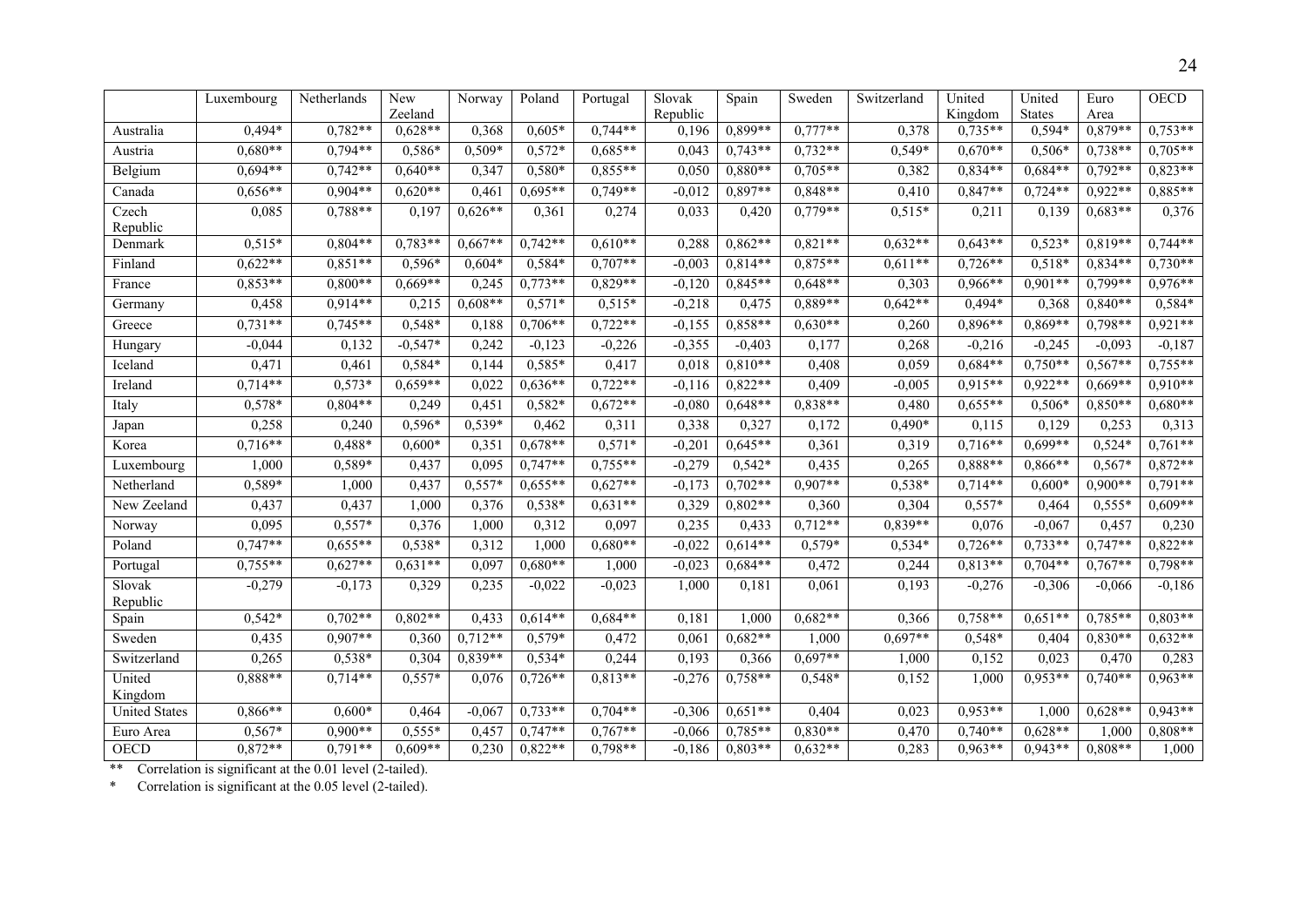## Annex 2

| Australia      | Austria | Belgium | Canada | Czech Republic | Denmark  | Finland | France | Germany  | Greece  | Hungary | Iceland          | Ireland | Italy  | Japan   |
|----------------|---------|---------|--------|----------------|----------|---------|--------|----------|---------|---------|------------------|---------|--------|---------|
| $-3,7$         | $-5,9$  | $-4,5$  | $-5,3$ | $-13,4$        | $-2,9$   | $-6,2$  | $-5,5$ | $-9.7$   | $-9,1$  | $-8,7$  | $-3$             | $-2$    | $-7.4$ | $-4,7$  |
| $-2,4$         | $-4,1$  | $-4$    | $-2,8$ | $-3,3$         | $-1,9$   | $-3,5$  | $-4$   | $-3.3$   | $-6,6$  | $-4,6$  | $-1,6$           | $-0,1$  | $-7$   | $-5,1$  |
| $-0.7$         | $-2$    | $-2,3$  | 0,2    | $-3,8$         | $-0,5$   | $-1,3$  | $-3,3$ | $-2,6$   | $-5,9$  | $-6,1$  | $\boldsymbol{0}$ | 1.4     | $-2,7$ | -4      |
| , 6            | $-2,5$  | $-1$    | 0,1    | $-5$           | $\theta$ | 1,6     | $-2,6$ | $-2,2$   | $-3,8$  | $-7,9$  | $-0,4$           | 2,3     | $-3,1$ | $-11,2$ |
| $\gamma$       | $-2,4$  | $-0.7$  | 1,6    | $-3,7$         | 1,4      | 1,6     | $-1,8$ | $-1.5$   | $-3,1$  | $-5,4$  | 1,1              | 2,6     | $-1,8$ | $-7,4$  |
| 0.9            | $-1,9$  | $-0,1$  | 2,9    | $-3,7$         | 2.3      | 6.9     | $-1,5$ | 1.3      | $-3,7$  | $-3$    | 1,4              | 4,8     | $-0.9$ | $-7,6$  |
| $-0.1$         | $-0,2$  | 0,4     | 0,7    | $-5,6$         | 1,2      | 5       | $-1,6$ | $-2,8$   | $-4,4$  | $-4,1$  | $-0,7$           | 0.9     | $-3,1$ | $-6,3$  |
| $\cdot$ , 3    | $-0.9$  | $-0.2$  | $-0,1$ | $-6,8$         | 0,2      | 4,1     | $-3$   | $-3,5$   | $-4,8$  | $-8.9$  | $-2,6$           | $-0.3$  | $-3$   | $-8$    |
| 8 <sub>1</sub> | $-1,6$  | $-0,2$  | $-0,1$ | $-6,6$         | $-0,1$   | 2,4     | $-4,1$ | $-4$     | $-5,7$  | $-7,2$  | $-2,8$           | 0.4     | $-3,5$ | $-7,9$  |
| $\cdot$        | $-4,5$  | $-0.4$  | 0.9    | $-2.9$         | 1.9      | 2,2     | $-3,6$ | $-3.8$   | $-7,4$  | $-6,4$  | $\mathbf{0}$     | 1.4     | $-3.6$ | $-6,2$  |
| $\cdot$ .7     | $-1,7$  | $-2,8$  | 1,5    | $-3.6$         | 5        | 2,6     | $-3$   | $-3.3$   | $-5,3$  | $-7.9$  | 4.9              | 1.7     | $-4,4$ | $-6,7$  |
| .9             | $-1,4$  | 0,2     | 1,6    | $-2,6$         | 5        | 3,9     | $-2,3$ | $-1,6$   | $-3,2$  | $-9,4$  | 6,3              | 3       | $-3,3$ | $-1,6$  |
| 8 <sub>1</sub> | $-0,7$  | $-0,2$  | 1,6    | $-0,7$         | 4,5      | 5,2     | $-2,7$ | 0,2      | $-4$    | $-5$    | 5,4              | 0,2     | $-1,5$ | $-2,5$  |
|                | $-0.5$  | $-1,2$  | 0,1    | $-2$           | 3,4      | 4,4     | $-3,4$ | $\theta$ | $-7,8$  | $-3,7$  | $-13,6$          | $-7,2$  | $-2,7$ | $-2,9$  |
| -4             | $-4,3$  | $-5,7$  | $-4,8$ | $-5,7$         | $-2.5$   | $-2,3$  | $-8,2$ | $-3,2$   | $-12,7$ | $-4,3$  | $-15,7$          | $-18,2$ | $-5,5$ | $-7,4$  |
| $-3.5$         | $-5,5$  | $-5.6$  | $-5,2$ | $-5,6$         | $-5,4$   | $-4,8$  | $-8,6$ | $-5,2$   | $-9,8$  | $-4,1$  | $-10,1$          | $-12,2$ | $-5,4$ | $-8,2$  |
| $-2,6$         | $-5,8$  | $-5,2$  | $-4,5$ | -5             | -4       | $-5,2$  | -8     | $-4,6$   | $-10$   | $-3,6$  | $-5,8$           | $-11,6$ | $-5,1$ | $-9,4$  |

| Korea      | Luxembourg     | Netherland | New Zeeland    | Norway | Poland | Portugal | Slovak<br>Republic | Spain  | Sweden | Switzerland | United Kingdom | <b>United States</b> | Euro Area | <b>OECD</b> |
|------------|----------------|------------|----------------|--------|--------|----------|--------------------|--------|--------|-------------|----------------|----------------------|-----------|-------------|
| 3,8        | 2,4            | $-9,2$     | 2,8            | 3,2    | $-4,4$ | $-5$     | $-3.4$             | $-6,5$ | $-7,3$ | -2          | $-5,8$         | $-3.3$               | $-7.6$    | $-4,8$      |
| 3,4        | 1,2            | $-1,9$     | 2,8            | 6,3    | $-4.9$ | $-4,5$   | $-9.9$             | $-4,9$ | $-3,3$ | $-1,8$      | $-4,2$         | $-2,3$               | $-4.3$    | $-3,1$      |
| 3.3        | 3,7            | $-1,2$     | 1,4            | 7,6    | $-4,6$ | $-3.5$   | $-6.3$             | $-3,4$ | $-1,6$ | $-2.8$      | $-2,2$         | $-0.9$               | $-2,7$    | $-1,7$      |
| 1.6        | 3,4            | $-0.9$     | 0,4            | 3,3    | $-4,3$ | $-3,4$   | $-5,3$             | $-3,2$ | 1,2    | $-1.9$      | $-0.1$         | 0.3                  | $-2.3$    | $-1,9$      |
| 27<br>ا په | 3,4            | 0,4        | $\overline{0}$ | 6      | $-2,3$ | $-2.8$   | $-7,4$             | $-1,4$ | 1,2    | $-0.5$      | 0,9            | 0.7                  | $-1,4$    | $-0,8$      |
| 5,4        | 6              | 2          | $\frac{1}{2}$  | 15,4   | $-3$   | $-3$     | $-12,3$            | -1     | 3.7    | 0,1         | 3,7            | 1.5                  | $-0,1$    | 0,2         |
| 4,3        | 6,1            | $-0.3$     | 1,8            | 13,3   | $-5,1$ | $-4,3$   | $-6.5$             | $-0.7$ | 1.7    | $-0,1$      | 0,6            | $-0.6$               | $-4.9$    | $-1,3$      |
| 5,1        | 2,1            | $-2,1$     | 3,8            | 9,2    | $-5$   | $-2.9$   | $-8,2$             | $-0.5$ | $-1,4$ | $-1,2$      | $-2$           | $-4$                 | $-2,6$    | $-3,3$      |
| 0.5        | 0,5            | $-3,2$     | 4              | 7,3    | $-6.3$ | $-3$     | $-2,8$             | $-0.2$ | $-1,2$ | $-1,7$      | $-3,7$         | $-5$                 | $-3,1$    | $-4,1$      |
| 2,7        | $-1,1$         | $-1,8$     | 4,1            | 11,1   | $-5,7$ | $-3,4$   | $-2,4$             | $-0.4$ | 0.6    | $-1,8$      | $-3,6$         | $-4,4$               | $-3$      | $-3,4$      |
| 3,4        | $\overline{0}$ | $-0.3$     | 5,2            | 15,1   | $-4,1$ | $-6,1$   | $-2,8$             |        | 2      | $-0.7$      | $-3,3$         | $-3,3$               | $-2,6$    | $-2,7$      |
| 3.9        | 1,3            | 0.5        | 5,9            | 18,5   | $-3.6$ | $-3.9$   | $-3.5$             | 2      | 2.4    | 0,8         | $-2,7$         | $-2,2$               | $-1.3$    | $-1,3$      |
| 4,7        | 3,7            | 0,2        | 5              | 17,7   | $-1.9$ | $-2,7$   | $-1.9$             | .9     | 3,8    | 1.6         | $-2,7$         | $-2.8$               | $-0.6$    | $-1,3$      |
| 3,3        | 2,5            | 0.7        | 3,1            | 18,8   | $-3,7$ | $-2.8$   | $-2,3$             | $-4,1$ | 2,5    | 1.6         | $-5,3$         | $-6,5$               | $-2$      | $-3,5$      |
| $-1,8$     | $-2,3$         | $-4,5$     | $-1,2$         | 9,6    | $-6,4$ | $-6,7$   | $-5.9$             | $-9,6$ | $-2$   | $-0.7$      | $-12,6$        | $-11,2$              | $-6,1$    | $-8,2$      |
| 0.4        | $-4,3$         | $-5.9$     | $-3.3$         | 9.9    | $-7,8$ | $-7,6$   | $-6.3$             | $-8.5$ | $-3$   | $-1,3$      | $-13,3$        | $-10.7$              | $-6.7$    | $-8,2$      |
| 1,1        | $-3.6$         | $-5,3$     | $-3,9$         | 10,8   | $-6,8$ | $-7,8$   | -5                 | $-7,7$ | $-2$   | $-1,3$      | $-12,5$        | $-9,4$               | $-6,2$    | $-7,6$      |

# 25